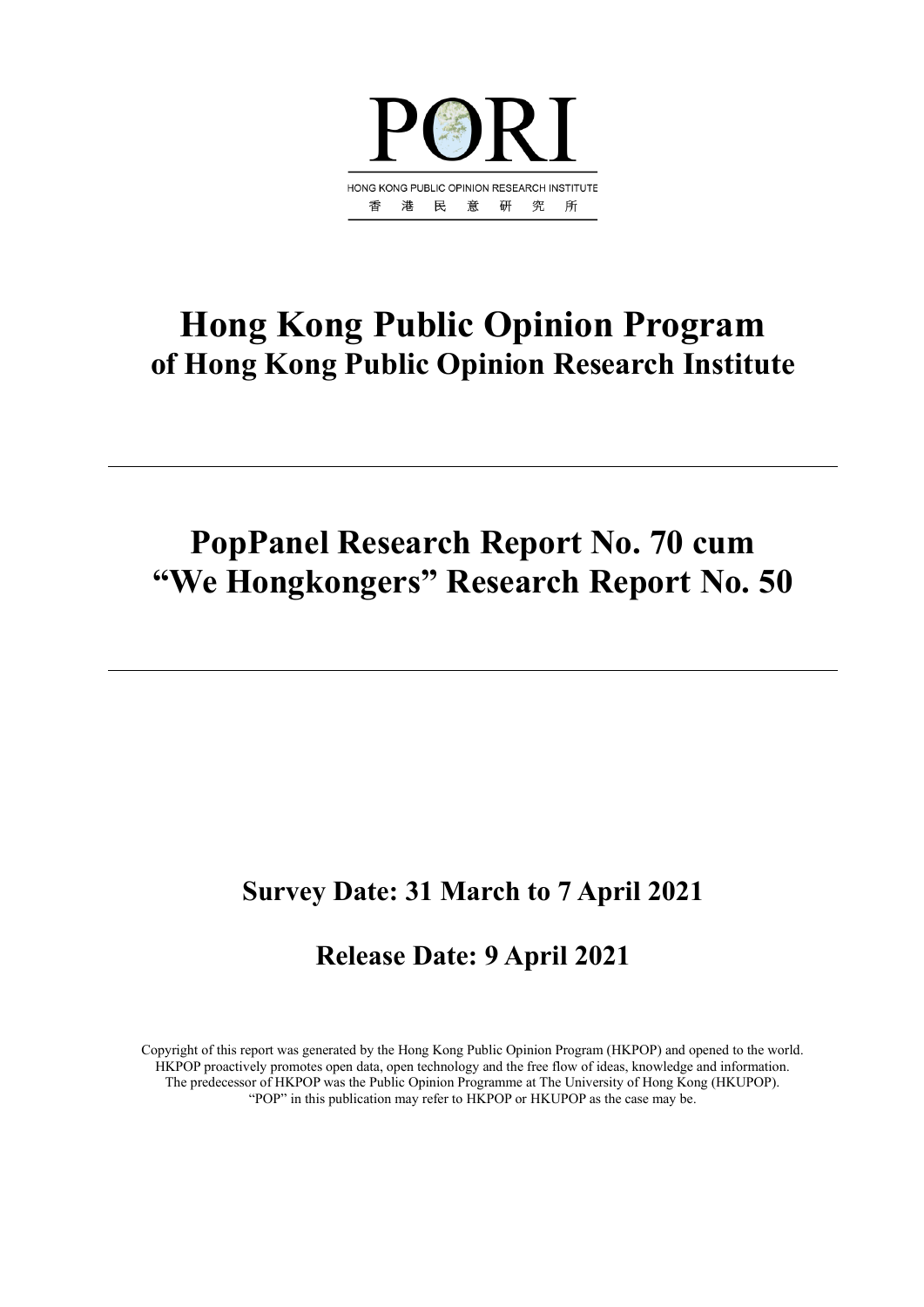#### **Research Background**

"We Hongkongers" is an initiative advocated by Hong Kong Public Opinion Program (HKPOP) of Hong Kong Public Opinion Research Institute (HKPORI), with the support of many members of the civic society. With reference to the petition website "We the People" hosted by the White House of the United States, "We Hongkongers" aims to reflect public sentiment by conducting scientific research on any issues raised by Hong Kong citizens: https://www.pori.hk/wehongkongers\_factsheet\_20191017\_chi.

"We Hongkongers" Project officially started on 17 October 2019, in the form of intensive rolling surveys. A total of 12 reports were published as of 23 December 2019. In mid-May 2020, in response to the rapid changes in Hong Kong's political and public sentiment, HKPOP redeveloped the "We Hongkongers" Project. Coupled with the rapid development of the "HKPOP Panel" established by PORI in July 2019, PORI decided to launch the "We Hongkongers Panel Survey" to further strengthen interaction with the public and as well as collect and analyze public opinion and there are 29 reports in total. In January 2021, PORI redeveloped the "We Hongkongers" Project again to strengthen the cooperation with non-governmental organizations, civil society organizations, concern groups and professional organizations, and the results will be released in the form of mini-forums to initiate policy discussions.

This report also represents Report No. 70 under HKPOP Panel survey series, as well as Report No. 50 under the "We Hongkongers" Project Series. The research is co-organized with the Election Observation Project on the theme "HKSAR Electoral System by NPCSC".

HKPOP sent out emails to all panel members at the beginning of the survey, inviting them to fill in the questionnaire at the designated online platform. Members were allowed to make repeated submissions, while only the last submission of each individual member would be used for analysis.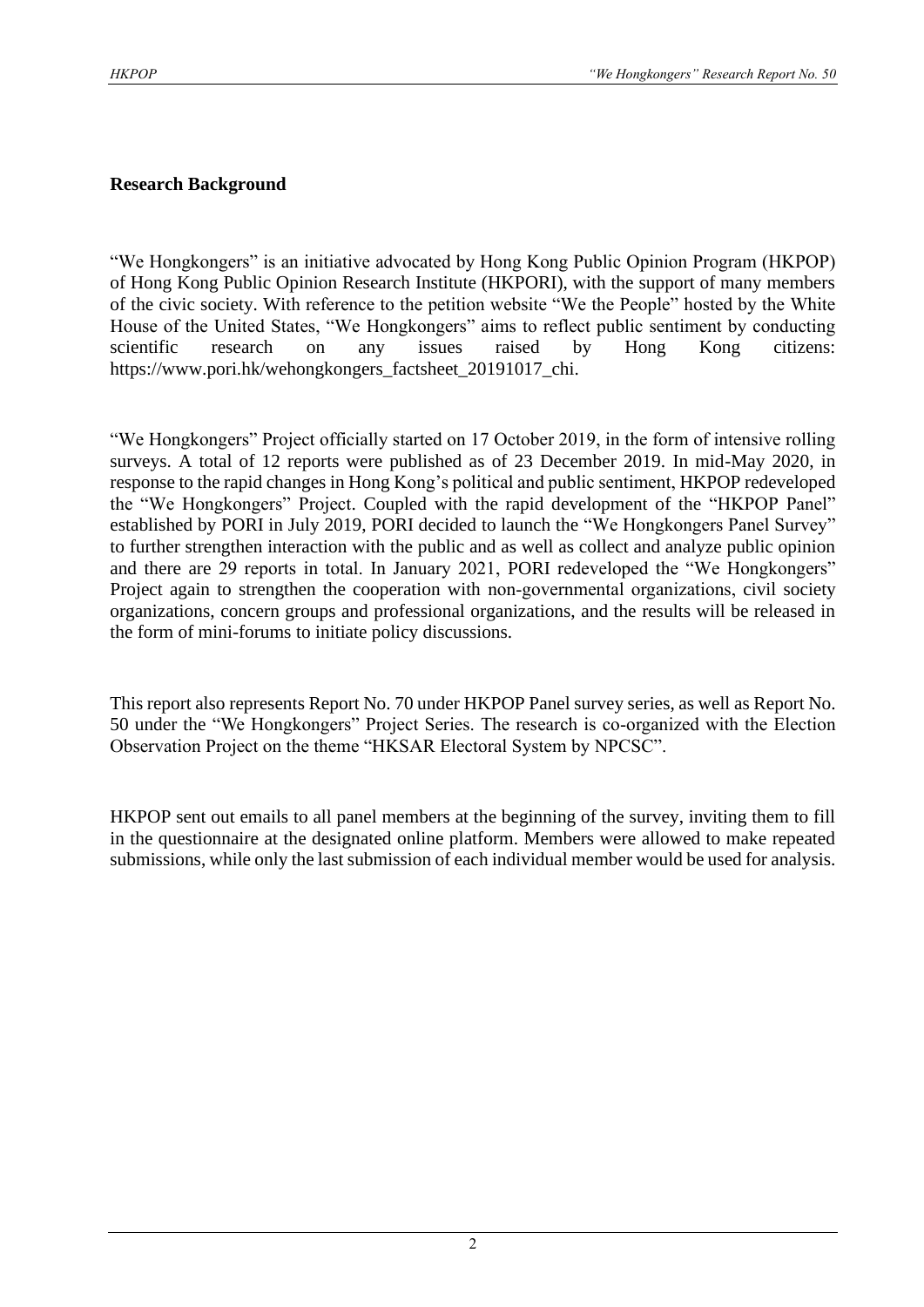#### **Contact Information**

Herewith the contact information of the "We Hongkongers" Panel Survey:

| Survey method        | Online survey                                                                                                                                                                                                                                                                                                                                                                                                                                                           |
|----------------------|-------------------------------------------------------------------------------------------------------------------------------------------------------------------------------------------------------------------------------------------------------------------------------------------------------------------------------------------------------------------------------------------------------------------------------------------------------------------------|
| Target population    | HKPOP Panel samples, namely Hong Kong People Representative<br>Panel (Probability-based Panel) and Hong Kong People Volunteer<br>Panel (Non-probability-based Panel)                                                                                                                                                                                                                                                                                                    |
| Weighting method     | The figures are rim-weighted according to 1) gender-age distribution,<br>educational attainment (highest level attended) distribution, economic<br>activity status distribution of Hong Kong population and by District<br>Councils population figures from Census and Statistics Department; 2)<br>Voting results of District Councils Election from Registration and<br>Electoral Office; 3) rating distribution of Chief Executive from regular<br>tracking surveys. |
| Date of survey       | 31 March, 3pm - 7 April, 3pm                                                                                                                                                                                                                                                                                                                                                                                                                                            |
| Total sample size    | 7,119                                                                                                                                                                                                                                                                                                                                                                                                                                                                   |
| Response rate        | 7.5%                                                                                                                                                                                                                                                                                                                                                                                                                                                                    |
| Sampling error $[1]$ | Sampling error of percentages at $+/-1\%$ at 95% confidence level                                                                                                                                                                                                                                                                                                                                                                                                       |

[1] All error figures in this release are calculated at 95% confidence level. "95% confidence level" means that if we were to repeat a certain survey 100 times with different random samples, we would expect 95 times having the population parameter within the respective error margins calculated. Because of sampling errors, when quoting percentages, journalists should refrain from reporting decimal places, whereas one decimal place can be used when quoting rating figures.

### **PopPanel Composition**

Regarding data collection, survey data from both the Hong Kong People Representative Panel and Hong Kong People Volunteer Panel were collected in the form of online questionnaire.

Among them, the Hong Kong People Representative Panel comes from members of the "HKPOP Panel" recruited in regular random telephone surveys. HKPOP uses "HKPOP Panel" as a framework for conducting surveys for different research projects, any eligible family member in the household may be invited to participate in a specific research.

Meanwhile, members of the Hong Kong People Volunteer Panel are recruited online. Citizens only need to self-register in HKPORI website to participate in online questionnaires.

All panel data collected will be adjusted using rim-weighting, to minimize the effects of selfselection bias or participation bias. Details are documented in the Weighting Procedure section.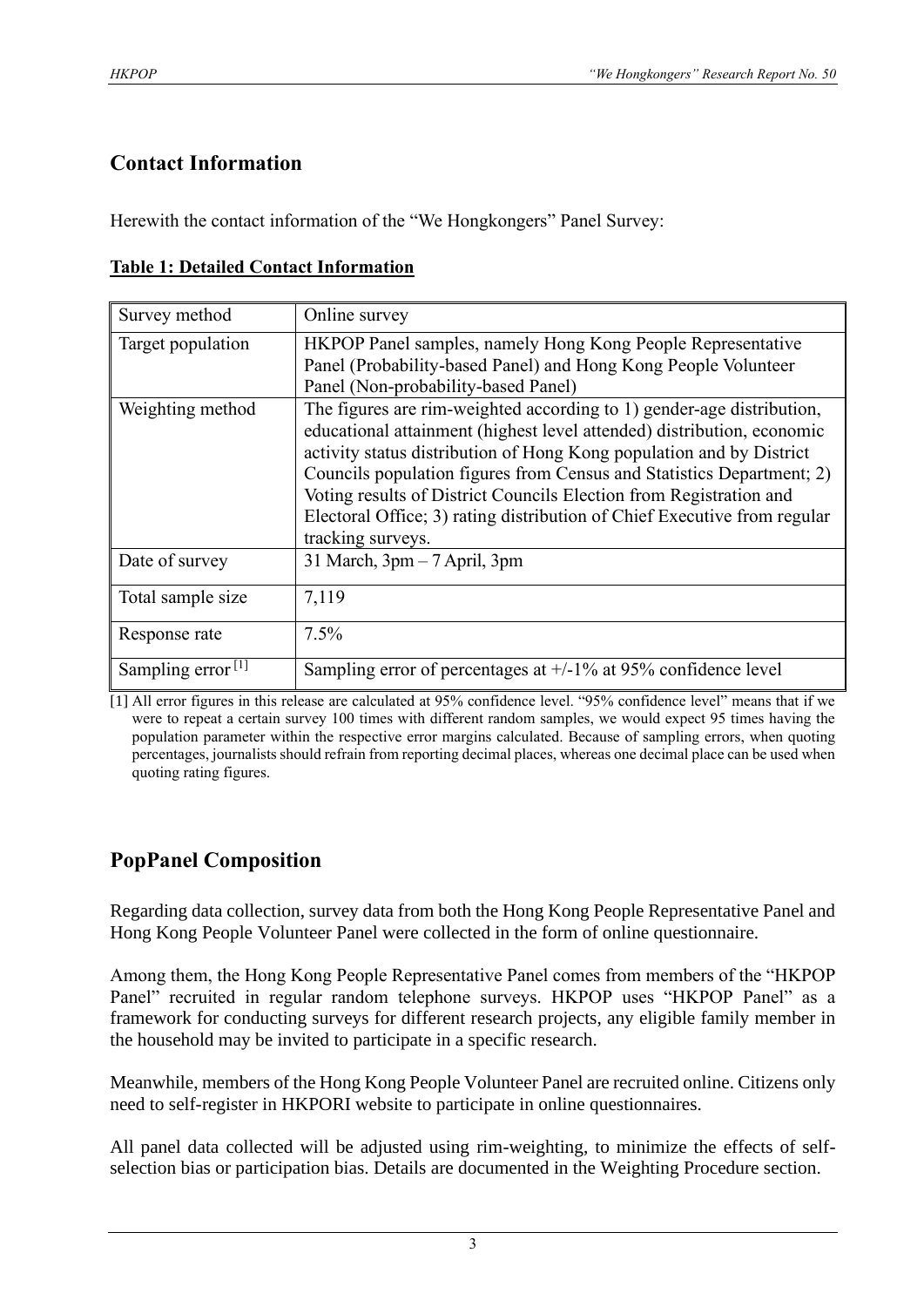.

#### **Response Rate**

HKPOP adopts a set of contact definition in compliance with most international standards. Historically, the social research community in Hong Kong has developed its own set of contact rates, cooperation rates, response rates, and so on. HKPOP normally reports the "success rate" for online surveys.

The calculation of the success rates in this study refers to the following tables.

#### **Table 2: Calculation of success rate of the HKPOP Panel (by HKPOP definition)**

| Success rate                                            |                  |  |  |  |  |  |  |  |  |  |  |  |
|---------------------------------------------------------|------------------|--|--|--|--|--|--|--|--|--|--|--|
| Successful cases                                        |                  |  |  |  |  |  |  |  |  |  |  |  |
| Panel size of the Hong Kong People Representative Panel | $\rm x\;100.0\%$ |  |  |  |  |  |  |  |  |  |  |  |
| 7,119                                                   | $\rm x 100.0\%$  |  |  |  |  |  |  |  |  |  |  |  |
| 94,415                                                  |                  |  |  |  |  |  |  |  |  |  |  |  |
| $7.5\%$                                                 |                  |  |  |  |  |  |  |  |  |  |  |  |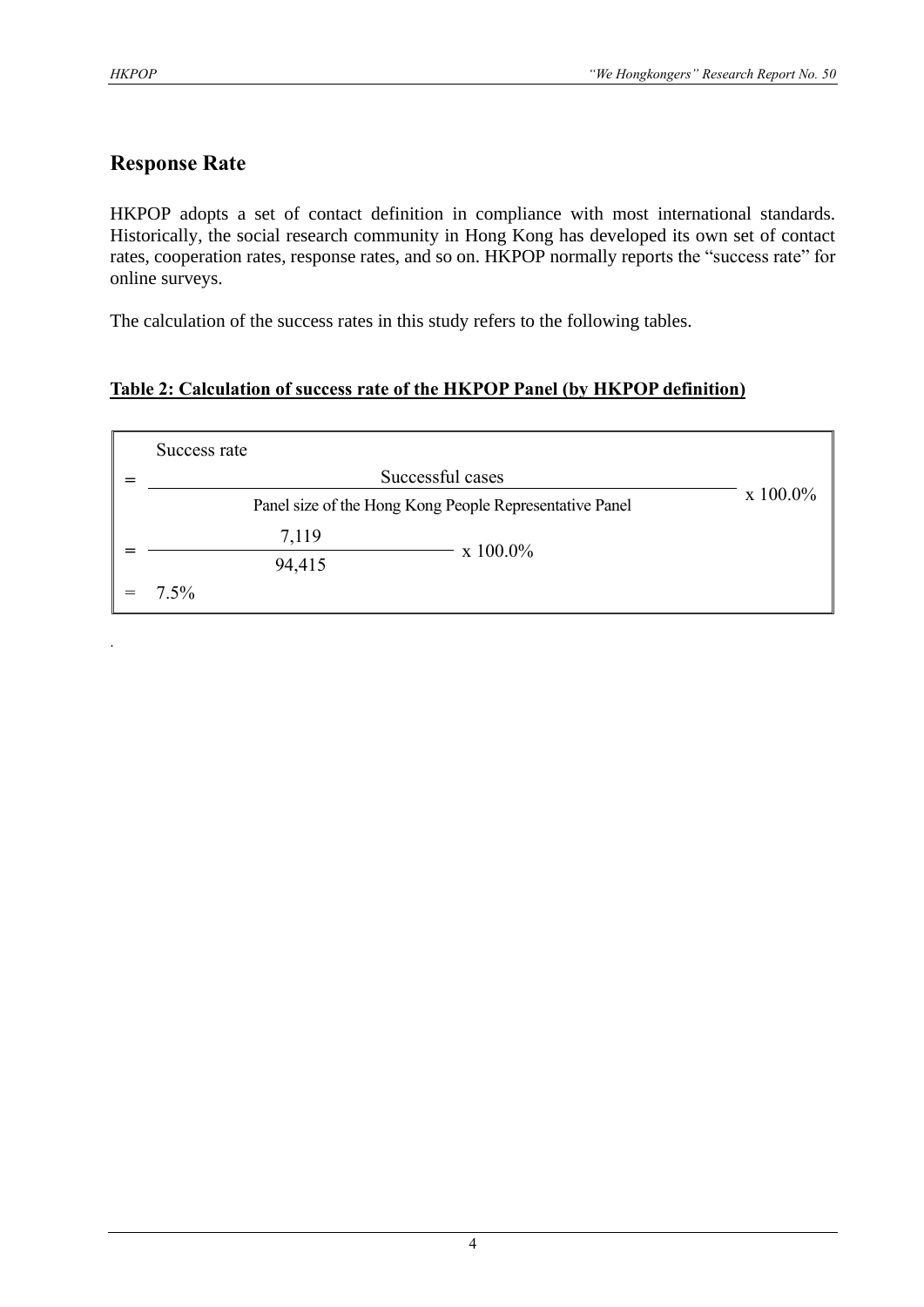#### **Weighting Procedure**

HKPOP has continuously adopted and enhanced its weighting method over the past few decades. For this survey, HKPOP adopts a "2 by 5 by 2 by 4 by 18 by 3 by 13" weighting procedure involving seven variables, namely, gender, age, educational attainment, economic activity status, district (18 cells), voting record (3 cells) and rating of Chief Executive (13 cells). Basically, the raw data of practically all random telephone surveys conducted by HKPOP are rim-weighted by the figures obtained from the Hong Kong Census and Statistics Department and/or Registration and Electoral Office so that the marginal distribution of the sample in terms of gender, age, educational attainment and economic activity status would match with that of the general population figures from the Hong Kong Census and Statistics Department. The marginal distribution of the sample in terms of district and voting record would match that of the general population figures from the Hong Kong Census and Statistics Department and/or Registration and Electoral Office. The marginal distribution of the sample in terms of "rating of Chief Executive" would match that of the general population in HKPOP's regular tracking surveys. This rimweighting method (sometimes called raking) is found to be the most practicable method in processing HKPOP's survey data.

Specifically, the gender and age groupings used for weighting are as follows:

- Male 12-29
- Male 30-39
- Male 40-49
- Male 50-59
- Male 60 or above
- Female 12-29
- Female 30-39
- Female  $40-49$
- Female 50-59
- Female 60 or above

The educational attainments used for weighting are as follows:

- Secondary or below
- Tertiary or above

The economic activity statuses used for weighting are as follows:

- Working population / Others
- Home-makers / Housewives
- Students
- Retired person

The districts used for weighting are as follows:

- Central and Western
- Wan Chai
- Eastern
- Southern
- Yau Tsim Mong
- Sham Shui Po
- Kowloon City
- Wong Tai Sin
- Kwun Tong
- Tsuen Wan
- Tuen Mun
- Yuen Long
- North
- Tai Po
- Sai Kung
- Sha Tin
- Kwai Tsing
- **Islands**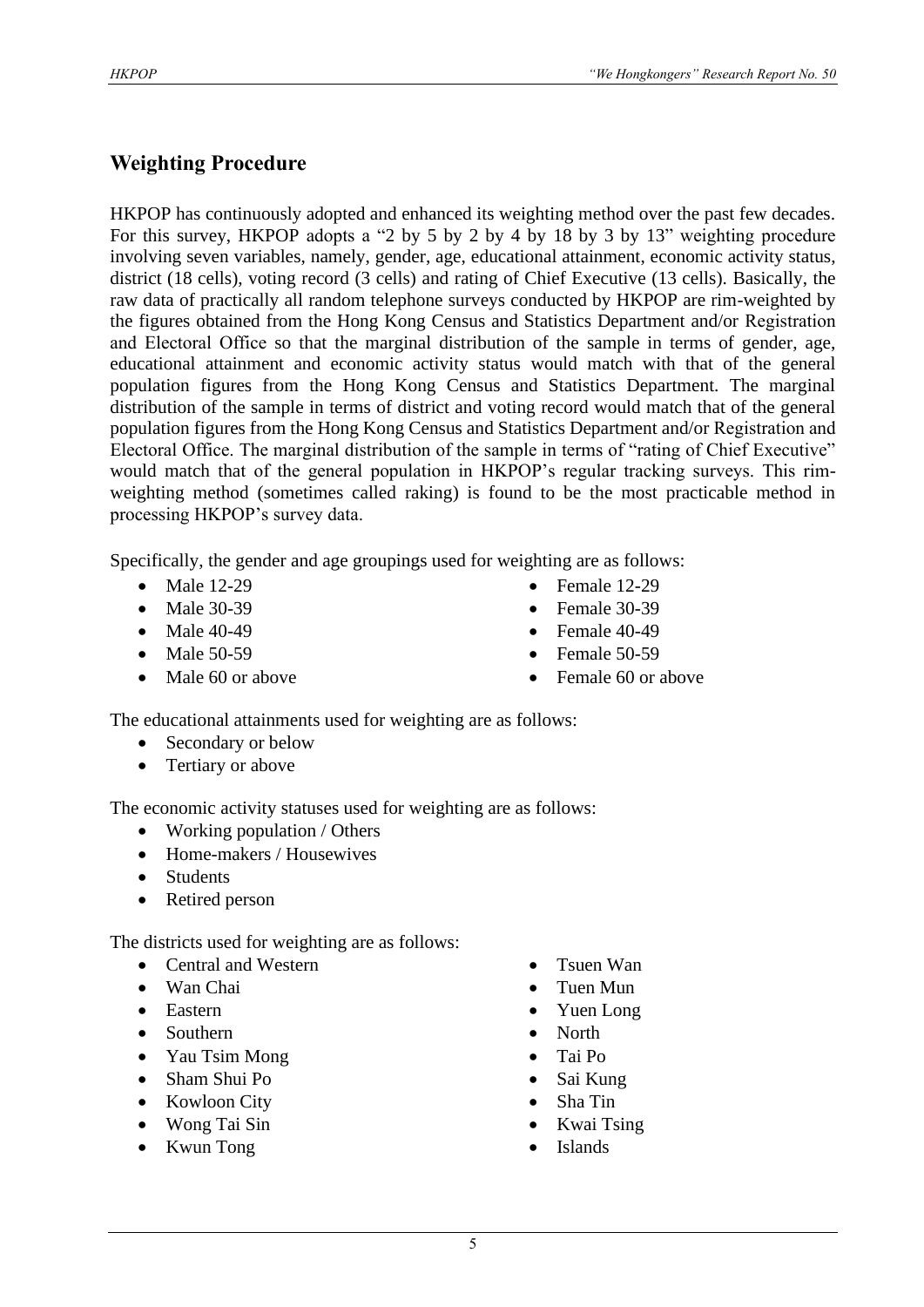The voting records used for weighting are as follows:

- Candidates of pro-democracy camp
- Candidates of non-pro-democracy camp
- Did not vote / blank/void vote

The "rating of Chief Executive" groupings used for weighting are as follows:

- 0 mark
- $\bullet$  1-9 mark(s)
- $\bullet$  10-19 marks
- $\bullet$  20-29 marks
- 30-39 marks
- $\bullet$  40-49 marks
- 50 marks
- $\bullet$  51-60 marks
- $\bullet$  61-70 marks
- $\bullet$  71-80 marks
- $\bullet$  81-90 marks
- $\bullet$  91-99 marks
- $\bullet$  100 marks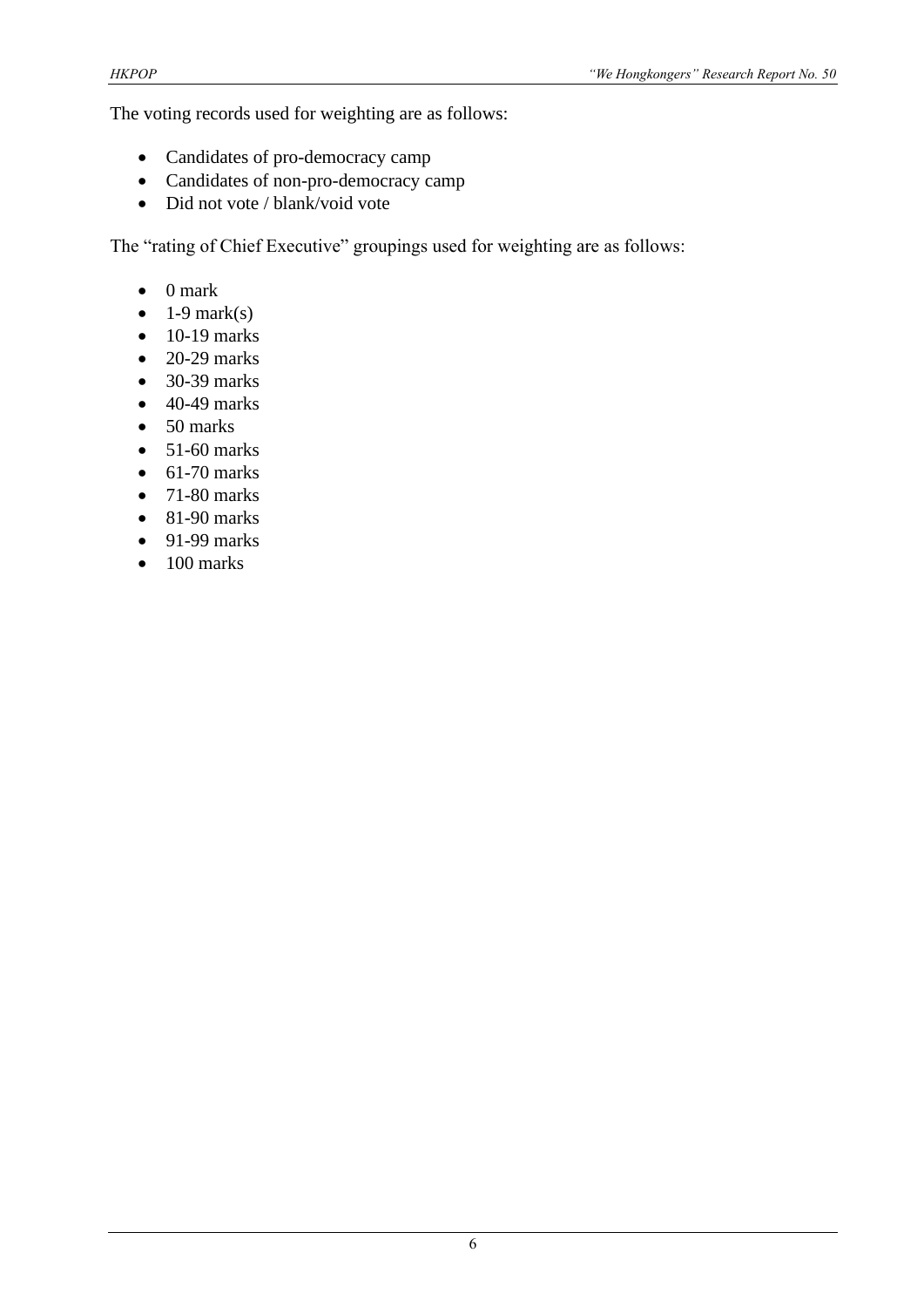#### **Quantitative Analysis Results**

Quantitative analysis results of the "We Hongkongers" Panel Survey, after applying the standard weighting procedures, are as follows, all questions listed hereby are opinion questions:

#### **Table 3: Q1 Survey results, by camp type; Survey period: 31/3-7/4/2021**

| Q1 The NPCSC has decided to amend the electoral system for<br>the Chief Executive and the Legislative Council. What do you<br>think is the effect of such changes on the distance between<br>Hong Kong society and democracy with universal suffrage? |     | <b>Pro-democracy camp</b><br>supporters $(Base=6,084)$ |       |            | Non-pro-democracy camp<br>supporters <sup>[2]</sup> (Base=621) | $Combined^{[3]}$<br>$(Base=6,705)$ |            |  |
|-------------------------------------------------------------------------------------------------------------------------------------------------------------------------------------------------------------------------------------------------------|-----|--------------------------------------------------------|-------|------------|----------------------------------------------------------------|------------------------------------|------------|--|
| <b>Pulls them much closer</b><br><b>Pulls closer</b><br><b>Pulls them somewhat closer</b><br>No effect                                                                                                                                                |     | $2\%$<br>$0\%$<br>$<1\%$                               | $2\%$ | 6%<br>9%   | 16%<br>22%                                                     | $5\%$<br>6%                        | 10%<br>14% |  |
| Stretches them somewhat farther apart<br>Stretches farther apart<br>Stretches them much farther apart<br>Don't know / hard to say                                                                                                                     |     | $1\%$<br>97%<br>$1\%$                                  | 98%   | 12%<br>37% | 49%<br>13%                                                     | 8%<br>60%                          | 68%<br>8%  |  |
| Mean <sup>[4]</sup>                                                                                                                                                                                                                                   | 1.1 |                                                        |       | 2.3        | 1.8                                                            |                                    |            |  |

[2] Include: pro-establishment camp supporters, centrist supporters, no political inclination / politically neutral / do not belong to any camp

[3] The aggregated figures come from adjusting the by-group weighted figures using ratio of "pan-democratic" vs "non-pan-democratic" collected in regular tracking survey.

[4] The mean value is calculated by quantifying all individual responses into 1, 2, 3, 4, 5 marks according to their degree of positive level, where 1 is the lowest and 5 the highest, and then calculate the sample mean.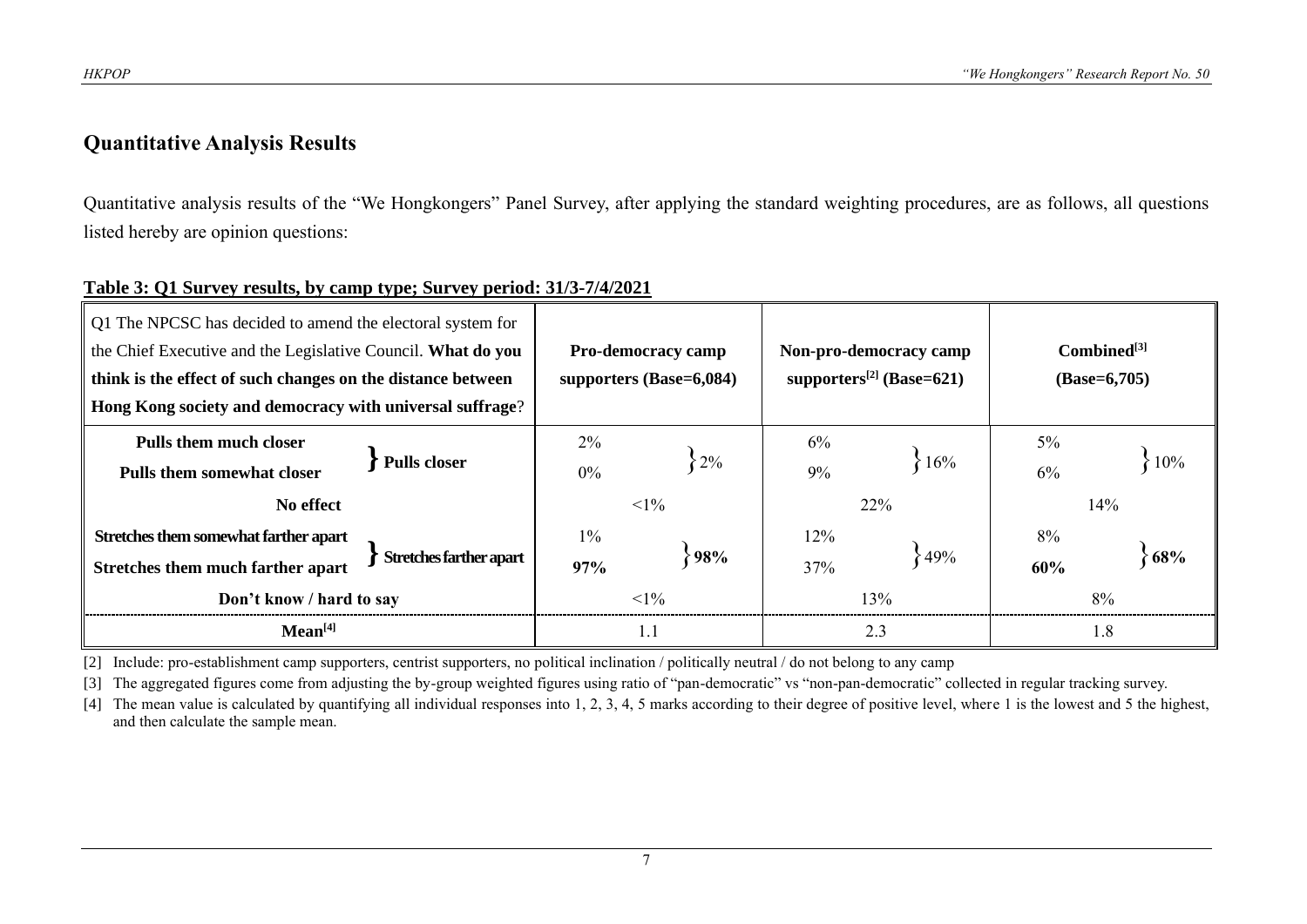#### **Chart 1: Q1 Combined chart, by camp type**



\* Include: pro-establishment camp supporters, centrist supporters, no political inclination / politically neutral / do not belong to any camp

^ The aggregated figures come from adjusting the by-group weighted figures using ratio of "pan-democratic" vs "non-pan-democratic" collected in regular tracking survey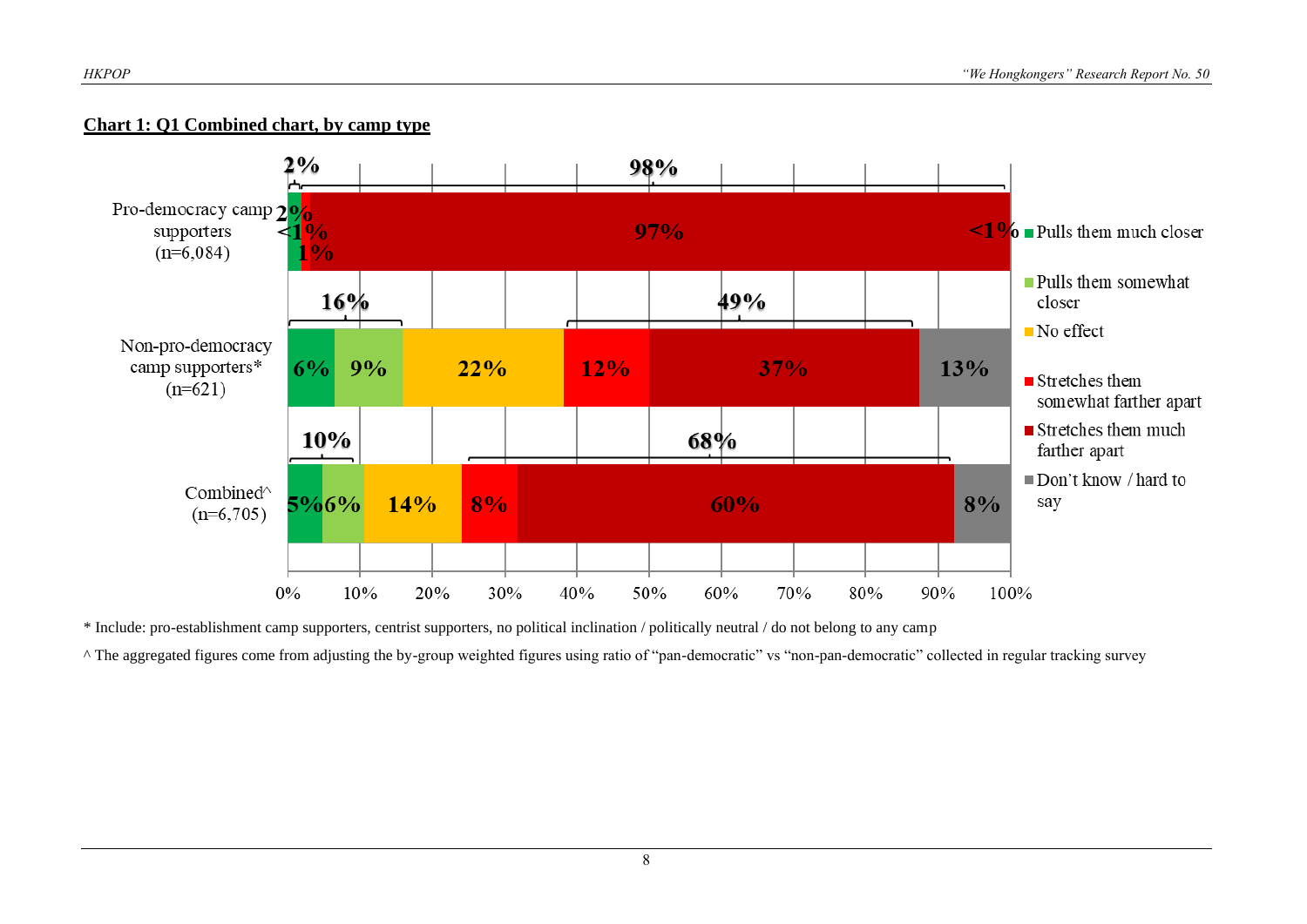| Q2 How much do you support or oppose the newly set<br>up candidate eligibility review system? |                |                     | Pro-democracy camp<br>supporters $(Base=6,085)$ |            | Non-pro-democracy camp<br>supporters <sup>[5]</sup> (Base=622) | Combined <sup>[6]</sup><br>$(Base=6,707)$ |              |  |
|-----------------------------------------------------------------------------------------------|----------------|---------------------|-------------------------------------------------|------------|----------------------------------------------------------------|-------------------------------------------|--------------|--|
| <b>Strongly support</b><br><b>Somewhat support</b>                                            | <b>Support</b> | 2%<br>$<1\%$        | $2\%$<br>$<1\%$                                 | 27%<br>19% | 47%                                                            | 17%<br>12%                                | 29%          |  |
| <b>Half-half</b><br><b>Somewhat oppose</b><br><b>Oppose</b><br><b>Strongly oppose</b>         |                | $3\%$<br>98%<br>95% |                                                 | 6%<br>31%  | 12%<br>37%                                                     | $5\%$<br>56%                              | 7%<br>$61\%$ |  |
| Don't know / hard to say                                                                      |                | $<1\%$              |                                                 | 4%         | 3%                                                             |                                           |              |  |
| Mean <sup>[7]</sup>                                                                           |                | 1.1                 |                                                 | 3.1        | 2.3                                                            |                                           |              |  |

#### **Table 4: Q2 Survey results, by camp type; Survey period: 31/3-7/4/2021**

[5] Include: pro-establishment camp supporters, centrist supporters, no political inclination / politically neutral / do not belong to any camp

[6] The aggregated figures come from adjusting the by-group weighted figures using ratio of "pan-democratic" vs "non-pan-democratic" collected in regular tracking survey.

[7] The mean value is calculated by quantifying all individual responses into 1, 2, 3, 4, 5 marks according to their degree of positive level, where 1 is the lowest and 5 the highest, and then calculate the sample mean.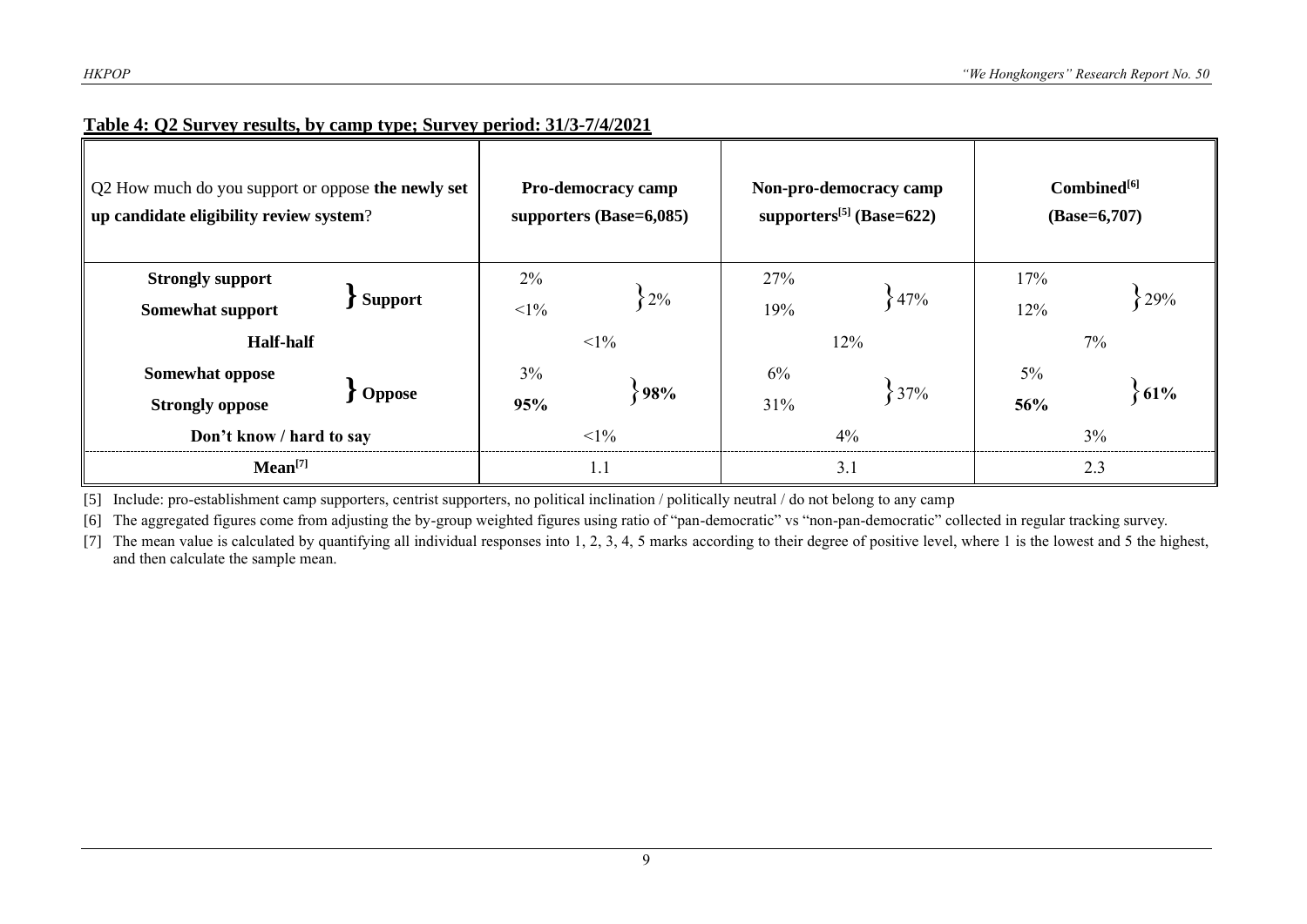#### **Chart 2: Q2 Combined chart, by camp type**



\* Include: pro-establishment camp supporters, centrist supporters, no political inclination / politically neutral / do not belong to any camp

^ The aggregated figures come from adjusting the by-group weighted figures using ratio of "pan-democratic" vs "non-pan-democratic" collected in regular tracking survey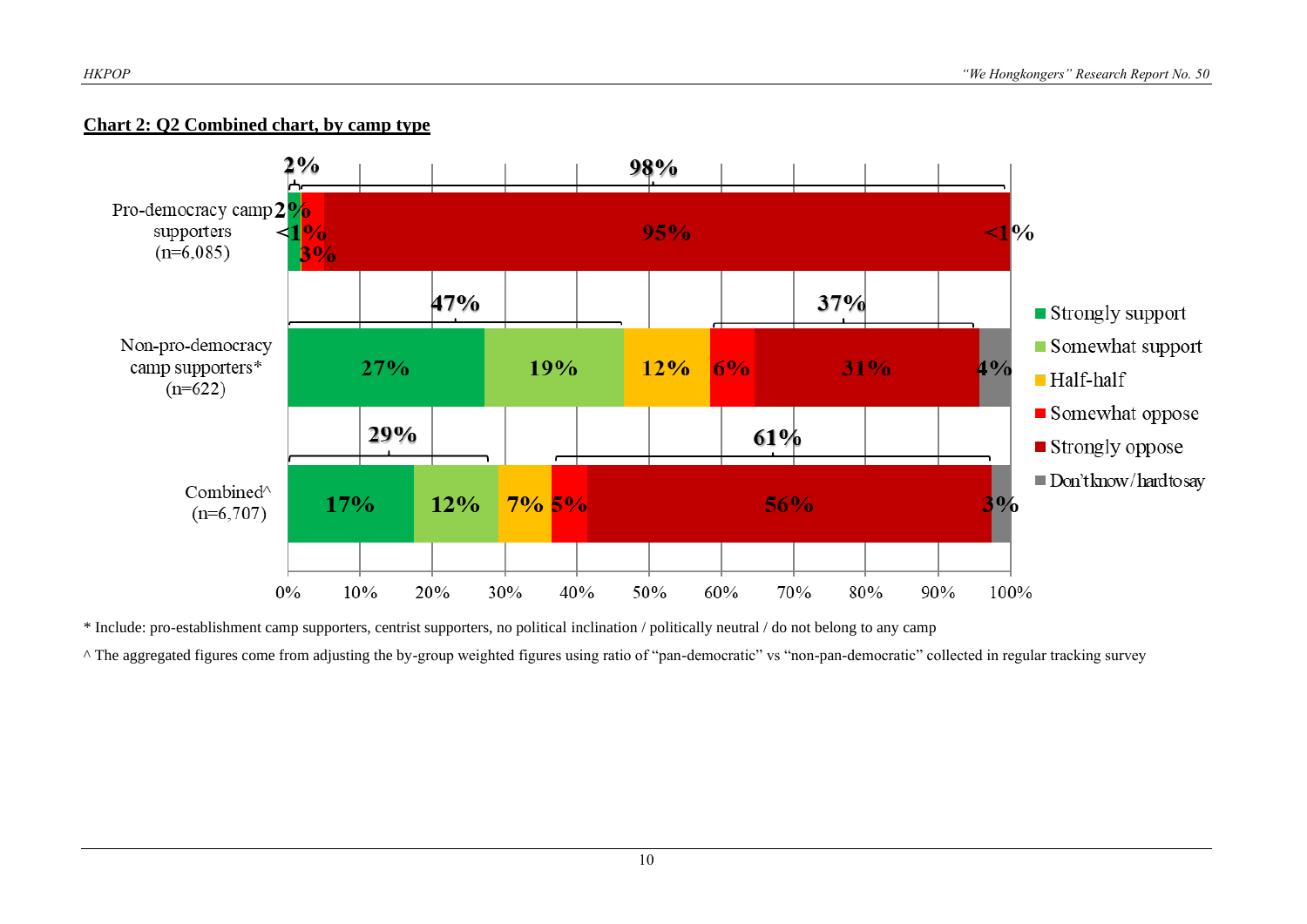# **Appendices**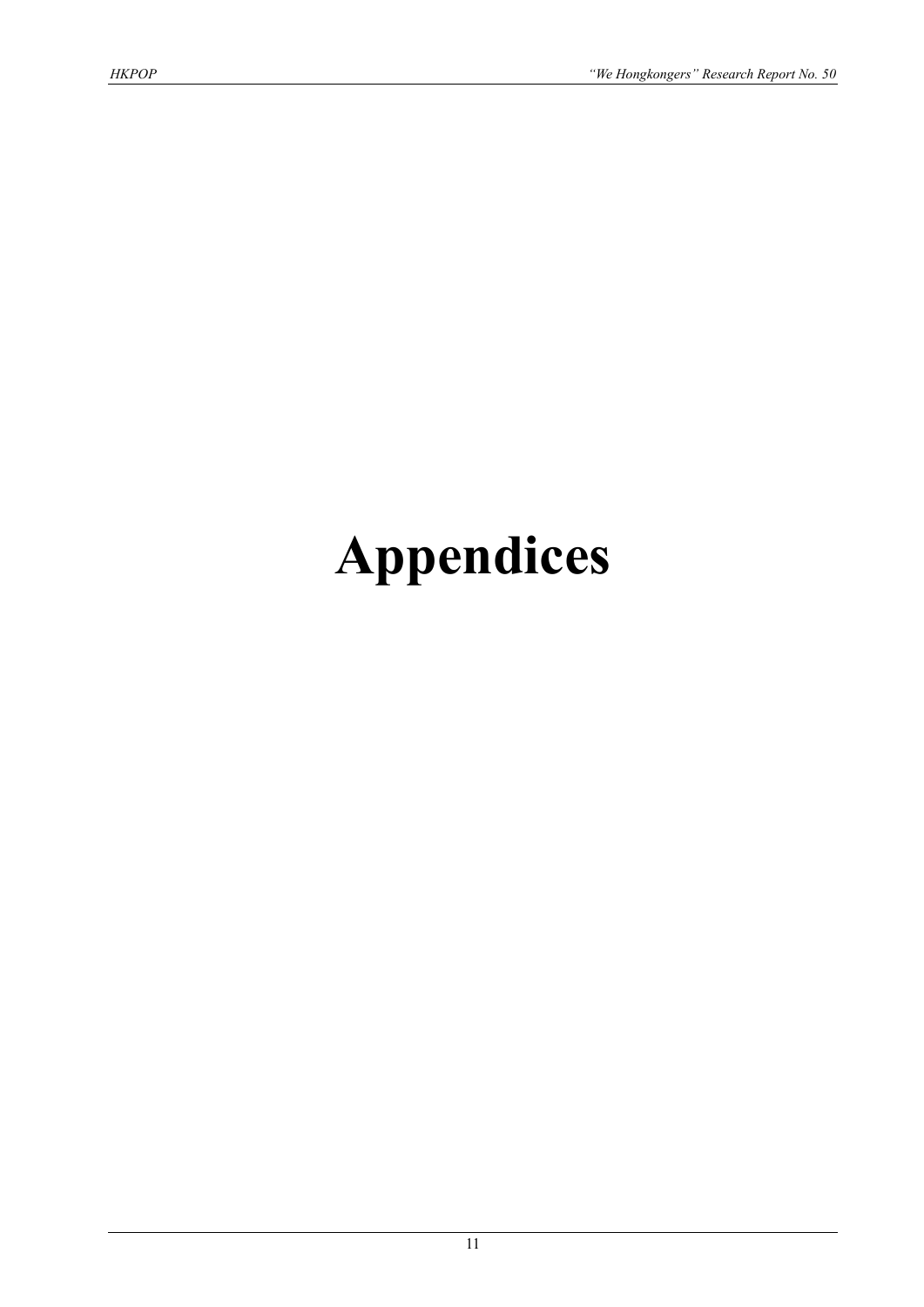#### **Appendix 1: Demographic profile of respondents**

| Gender: |                    |            | Pro-democracy camp supporters |                 |        |            |        |                 | Non-pro-democracy camp supporters # | Total      |        |       |                 |
|---------|--------------------|------------|-------------------------------|-----------------|--------|------------|--------|-----------------|-------------------------------------|------------|--------|-------|-----------------|
|         |                    | Raw sample |                               | Weighted sample |        | Raw sample |        | Weighted sample |                                     | Raw sample |        |       | Weighted sample |
|         |                    | Freq       | %                             | Freq            | %      | Freq       | %      | Freq            | %                                   | Freq       | $\%$   | Freq  | $\%$            |
| Male    |                    | 3,383      | 55.4%                         | 1,377           | 54.8%  | 356        | 56.7%  | 1,831           | 46.2%                               | 3,739      | 55.5%  | 3,208 | 49.6%           |
| Female  |                    | 2,721      | 44.5%                         | 1,125           | 44.8%  | 271        | 43.2%  | 2,128           | 53.8%                               | 2,992      | 44.4%  | 3,253 | 50.3%           |
| Other   |                    | ◠          | 0.1%                          | 12              | 0.5%   |            | 0.2%   | $\leq$          | $< 0.1\%$                           | 9          | 0.1%   | 12    | 0.2%            |
|         | Total              | 6,112      | 100.0%                        | 2,514           | 100.0% | 628        | 100.0% | 3,959           | 100.0%                              | 6,740      | 100.0% | 6,474 | 100.0%          |
|         | Missing case $(s)$ |            |                               |                 |        |            |        |                 |                                     |            |        |       |                 |

| Age:              |            | Pro-democracy camp supporters |                 |        |                  | Non-pro-democracy camp supporters # |                 |        | Total      |        |                 |        |
|-------------------|------------|-------------------------------|-----------------|--------|------------------|-------------------------------------|-----------------|--------|------------|--------|-----------------|--------|
|                   | Raw sample |                               | Weighted sample |        | Raw sample       |                                     | Weighted sample |        | Raw sample |        | Weighted sample |        |
|                   | Freq       | $\%$                          | Freq            | %      | Freq             | $\%$                                | Freq            | $\%$   | Freq       | %      | Freq            | %      |
| $12 - 29$         | 962        | 15.8%                         | 789             | 31.4%  | 50               | 8.0%                                | 389             | 9.8%   | 1,012      | 15.0%  | 1,178           | 18.2%  |
| $30 - 39$         | 1,483      | 24.3%                         | 416             | 16.6%  | 118              | 18.8%                               | 329             | 8.3%   | 1,601      | 23.8%  | 745             | 11.5%  |
| $40 - 49$         | 1,491      | 24.4%                         | 507             | 20.2%  | 151              | 24.0%                               | 852             | 21.5%  | 1,642      | 24.4%  | 1,360           | 21.0%  |
| $50 - 59$         | 1,371      | 22.5%                         | 458             | 18.2%  | 186              | 29.6%                               | 1,580           | 39.9%  | 1,557      | 23.1%  | 2,038           | 31.5%  |
| 60 or above       | 798        | 13.1%                         | 343             | 13.6%  | 123              | 19.6%                               | 809             | 20.4%  | 921        | 13.7%  | 1,152           | 17.8%  |
| Total             | 6,105      | 100.0%                        | 2,513           | 100.0% | 628              | 100.0%                              | 3,959           | 100.0% | 6,733      | 100.0% | 6,473           | 100.0% |
| Missing $case(s)$ |            | 0%                            |                 | 0%     | $\boldsymbol{0}$ |                                     | 0               |        |            |        |                 |        |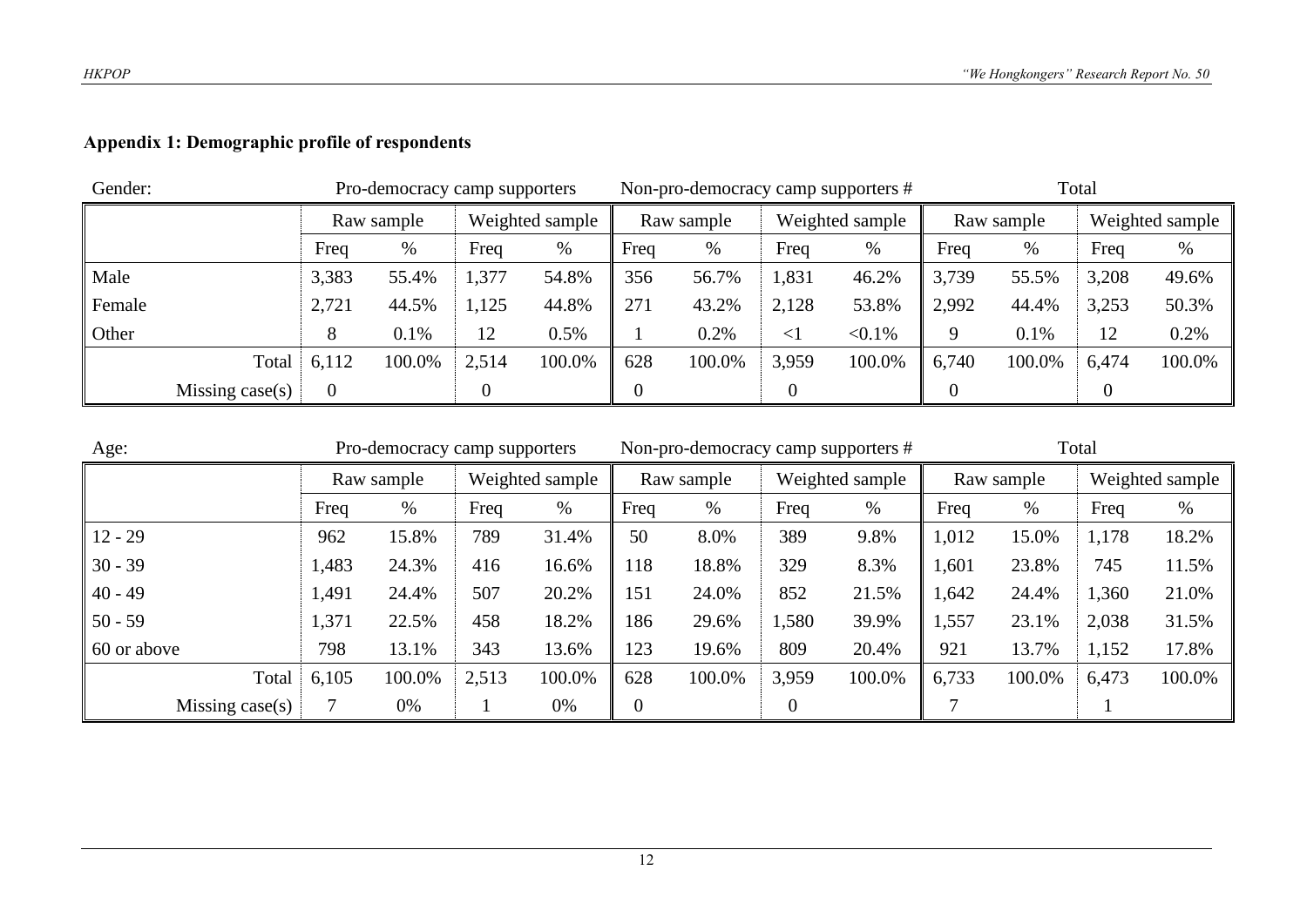| <b>Education attainment:</b> |            | Pro-democracy camp supporters |                 |        |            | Non-pro-democracy camp supporters # |                 |        | Total      |        |                 |        |
|------------------------------|------------|-------------------------------|-----------------|--------|------------|-------------------------------------|-----------------|--------|------------|--------|-----------------|--------|
|                              | Raw sample |                               | Weighted sample |        | Raw sample |                                     | Weighted sample |        | Raw sample |        | Weighted sample |        |
|                              | Freq       | %                             | Freq            | %      | Freq       | $\%$                                | Freq            | $\%$   | Freq       | $\%$   | Freq            | $\%$   |
| Primary or below             | 12         | 0.2%                          | 13              | 0.5%   |            | 0.5%                                | 27              | 0.7%   | 15         | 0.2%   | 40              | 0.6%   |
| Secondary                    | 892        | 14.6%                         | 930             | 37.1%  | 134        | 21.4%                               | 1,115           | 28.5%  | 1,026      | 15.2%  | 2,045           | 31.8%  |
| Tertiary or above            | 5,201      | 85.2%                         | 1,563           | 62.4%  | 489        | 78.1%                               | 2,776           | 70.9%  | 5,690      | 84.5%  | 4,340           | 67.5%  |
| Total                        | 6,105      | 100.0%                        | 2,507           | 100.0% | 626        | 100.0%                              | 3,918           | 100.0% | 6,731      | 100.0% | 6,425           | 100.0% |
| Missing case $(s)$           | 0%         |                               |                 | 0%     |            |                                     | 42              |        |            |        | 49              |        |

| Occupation:        |            | Pro-democracy camp supporters |                 |        |            | Non-pro-democracy camp supporters # |                  |        | Total      |        |       |                 |
|--------------------|------------|-------------------------------|-----------------|--------|------------|-------------------------------------|------------------|--------|------------|--------|-------|-----------------|
|                    | Raw sample |                               | Weighted sample |        | Raw sample |                                     | Weighted sample  |        | Raw sample |        |       | Weighted sample |
|                    | Freq       | %                             | Freq            | %      | Freq       | $\%$                                | Freq             | $\%$   | Freq       | %      | Freq  | %               |
| Administrators and | 2,446      | 40.1%                         | 338             | 13.5%  | 210        | 33.4%                               | 1,112            | 28.1%  | 2,656      | 39.5%  | 1,450 | 22.4%           |
| professionals      |            |                               |                 |        |            |                                     |                  |        |            |        |       |                 |
| Clerks and service | 1,613      | 26.5%                         | 760             | 30.3%  | 168        | 26.8%                               | 1,020            | 25.8%  | 1,781      | 26.5%  | 1,780 | 27.5%           |
| workers            |            |                               |                 |        |            |                                     |                  |        |            |        |       |                 |
| Workers            | 122        | 2.0%                          | 175             | 7.0%   | 18         | 2.9%                                | 75               | 1.9%   | 140        | 2.1%   | 250   | 3.9%            |
| <b>Students</b>    | 296        | 4.9%                          | 492             | 19.6%  | 15         | 2.4%                                | 215              | 5.4%   | 311        | 4.6%   | 707   | 10.9%           |
| Home-makers /      | 256        | 4.2%                          | 156             | 6.2%   | 22         | 3.5%                                | 108              | 2.7%   | 278        | 4.1%   | 265   | 4.1%            |
| housewives         |            |                               |                 |        |            |                                     |                  |        |            |        |       |                 |
| Others             | 1,365      | 22.4%                         | 586             | 23.4%  | 195        | 31.1%                               | 1,430            | 36.1%  | 1,560      | 23.2%  | 2,016 | 31.2%           |
| Total              | 6,098      | 100.0%                        | 2,507           | 100.0% | 628        | 100.0%                              | 3,959            | 100.0% | 6,726      | 100.0% | 6,466 | 100.0%          |
| Missing $case(s)$  | 14         |                               | 7               |        | 0          |                                     | $\boldsymbol{0}$ |        | 14         |        |       |                 |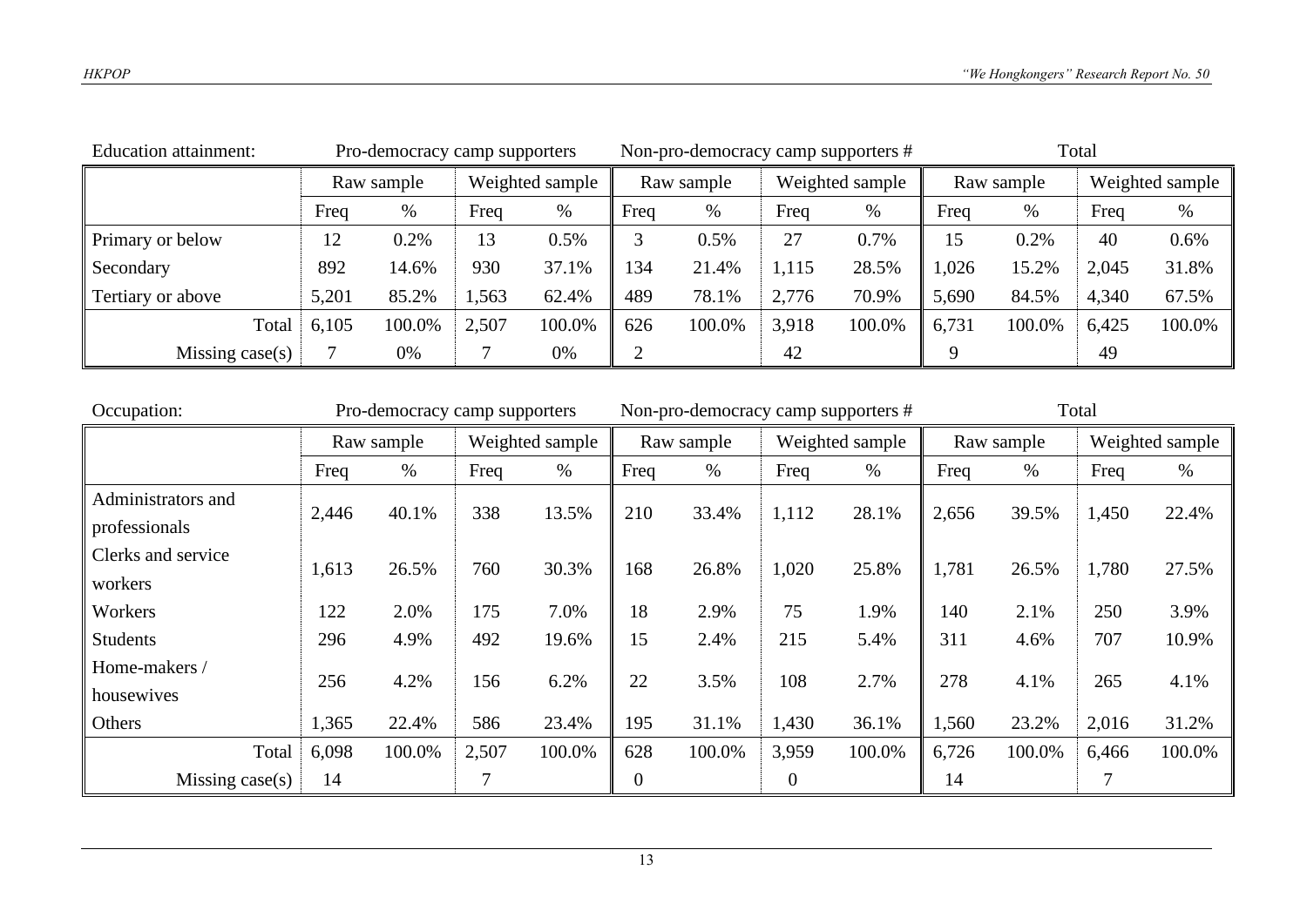| District:               |                                    | Pro-democracy camp supporters |      |                 |       | Non-pro-democracy camp supporters # |       |                 | Total |            |      |                 |
|-------------------------|------------------------------------|-------------------------------|------|-----------------|-------|-------------------------------------|-------|-----------------|-------|------------|------|-----------------|
|                         |                                    | Raw sample                    |      | Weighted sample |       | Raw sample                          |       | Weighted sample |       | Raw sample |      | Weighted sample |
|                         | Freq                               | $\%$                          | Freq | $\%$            | Freq  | $\%$                                | Freq  | $\%$            | Freq  | $\%$       | Freq | $\%$            |
| Central & Western       | 258                                | 4.3%                          | 47   | 1.9%            | 31    | 5.1%                                | 144   | 3.7%            | 289   | 4.3%       | 190  | 3.0%            |
| Wan Chai                | 135                                | 2.2%                          | 14   | 0.6%            | 14    | 2.3%                                | 131   | 3.3%            | 149   | 2.2%       | 145  | 2.3%            |
| Eastern                 | 595                                | 9.8%                          | 135  | 5.4%            | 72    | 11.7%                               | 427   | 10.9%           | 667   | 10.0%      | 561  | 8.8%            |
| Southern                | 243                                | 4.0%                          | 93   | 3.7%            | 19    | 3.1%                                | 86    | 2.2%            | 262   | 3.9%       | 178  | 2.8%            |
| Yau Tsim Mong           | 246                                | 4.1%                          | 134  | 5.4%            | 24    | 3.9%                                | 122   | 3.1%            | 270   | 4.1%       | 257  | 4.0%            |
| Sham Shui Po            | 289                                | 4.8%                          | 151  | 6.1%            | 38    | 6.2%                                | 228   | 5.8%            | 327   | 4.9%       | 379  | 5.9%            |
| <b>Kowloon City</b>     | 330                                | 5.5%                          | 113  | 4.6%            | 33    | 5.4%                                | 237   | 6.1%            | 363   | 5.5%       | 350  | 5.5%            |
| Wong Tai Sin            | 309                                | 5.1%                          | 161  | 6.5%            | 30    | 4.9%                                | 120   | 3.1%            | 339   | 5.1%       | 281  | 4.4%            |
| <b>Kwun Tong</b>        | 419                                | 6.9%                          | 378  | 15.3%           | 44    | 7.2%                                | 348   | 8.9%            | 463   | 7.0%       | 726  | 11.4%           |
| Tsuen Wan               | 312                                | 5.2%                          | 199  | 8.0%            | 37    | 6.0%                                | 232   | 5.9%            | 349   | 5.2%       | 430  | 6.7%            |
| Tuen Mun                | 383                                | 6.3%                          | 104  | 4.2%            | 42    | 6.9%                                | 211   | 5.4%            | 425   | 6.4%       | 315  | 4.9%            |
| Yuen Long               | 404                                | 6.7%                          | 105  | 4.2%            | 50    | 8.2%                                | 360   | 9.2%            | 454   | 6.8%       | 465  | 7.3%            |
| North                   | 189                                | 3.1%                          | 62   | 2.5%            | 18    | 2.9%                                | 198   | 5.1%            | 207   | 3.1%       | 261  | 4.1%            |
| Tai Po                  | 271                                | 4.5%                          | 135  | 5.5%            | 22    | 3.6%                                | 90    | 2.3%            | 293   | 4.4%       | 225  | 3.5%            |
| Sai Kung                | 477                                | 7.9%                          | 71   | 2.9%            | 37    | 6.0%                                | 331   | 8.5%            | 514   | 7.7%       | 402  | 6.3%            |
| Sha Tin                 | 726                                | 12.0%                         | 302  | 12.2%           | 59    | 9.6%                                | 268   | 6.8%            | 785   | 11.8%      | 570  | 8.9%            |
| Kwai Tsing              | 324                                | 5.4%                          | 214  | 8.7%            | 32    | 5.2%                                | 310   | 7.9%            | 356   | 5.3%       | 524  | 8.2%            |
| Islands                 | 132                                | 2.2%                          | 56   | 2.3%            | 11    | 1.8%                                | 75    | 1.9%            | 143   | 2.1%       | 132  | 2.1%            |
| Total                   | 6,042<br>2,474<br>100.0%<br>100.0% |                               | 613  | 100.0%          | 3,917 | 100.0%                              | 6,655 | 100.0%          | 6,391 | 100.0%     |      |                 |
| 70<br>Missing $case(s)$ |                                    | 40                            |      | 15              |       | 42                                  |       | 85              |       | 82         |      |                 |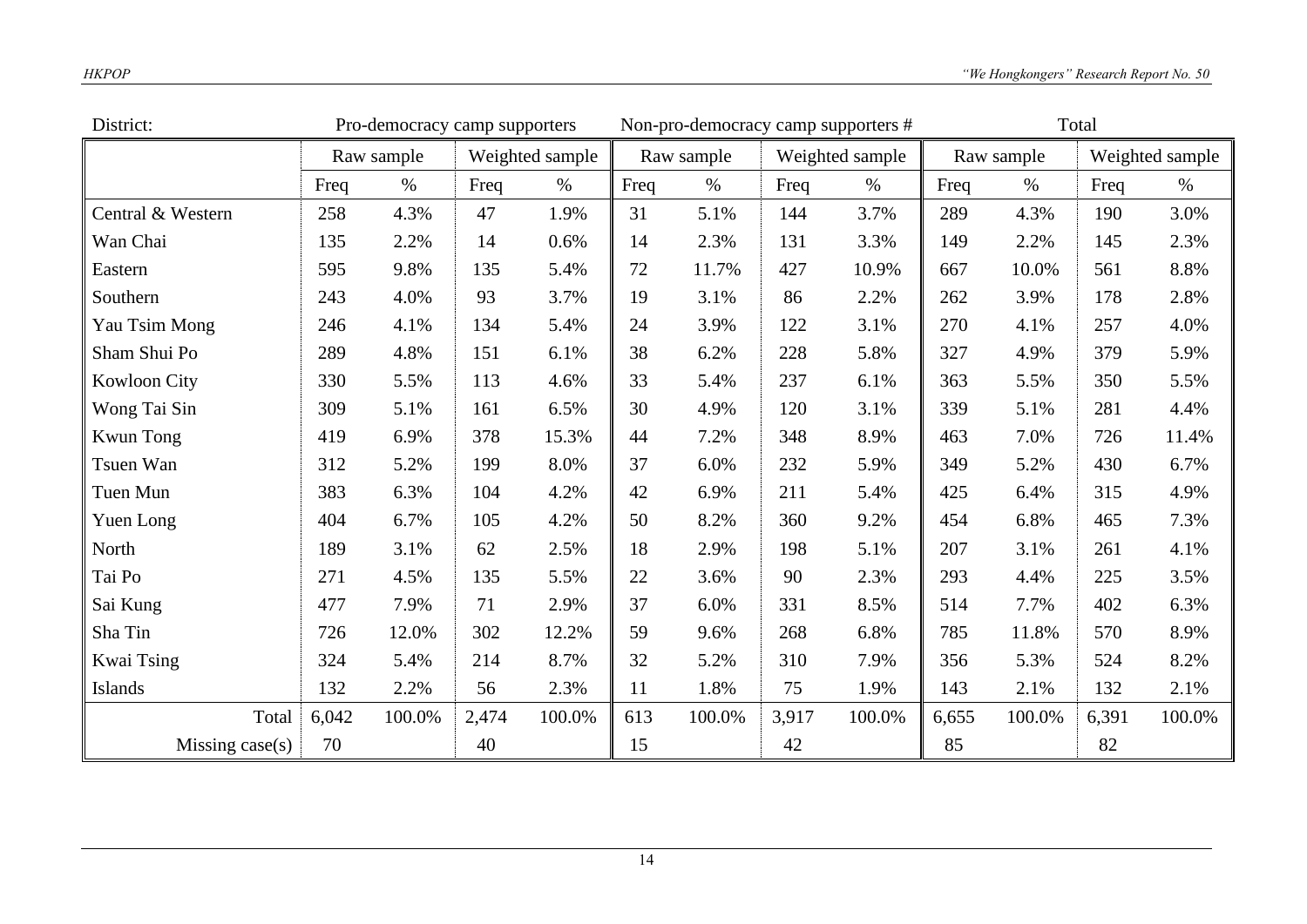| Political inclination:      |                | Pro-democracy camp supporters |                 |        |                | Non-pro-democracy camp supporters # |                 |        | Total          |        |                |                 |
|-----------------------------|----------------|-------------------------------|-----------------|--------|----------------|-------------------------------------|-----------------|--------|----------------|--------|----------------|-----------------|
|                             |                | Raw sample                    | Weighted sample |        | Raw sample     |                                     | Weighted sample |        | Raw sample     |        |                | Weighted sample |
|                             | Freq           | $\%$                          | Freq            | $\%$   | Freq           | $\%$                                | Freq            | $\%$   | Freq           | $\%$   | Freq           | $\%$            |
| Pro-democracy camp          | 3,462          | 56.6%                         | 1,597           | 63.5%  | $\theta$       | 0%                                  | $\theta$        | 0%     | 3,462          | 51.4%  | 1,597          | 24.7%           |
| Pro-establishment camp      | $\overline{0}$ | 0%                            | 0               | 0%     | 37             | 5.9%                                | 579             | 14.6%  | 37             | 0.5%   | 579            | 8.9%            |
| Localist                    | 2,650          | 43.4%                         | 917             | 36.5%  | 0              | 0%                                  | $\theta$        | 0%     | 2,650          | 39.3%  | 917            | 14.2%           |
| Centrist                    | 0              | 0%                            | $\overline{0}$  | 0%     | 200            | 31.8%                               | 1,213           | 30.6%  | 200            | 3.0%   | 1,213          | 18.7%           |
| Others                      | $\overline{0}$ | 0%                            | $\overline{0}$  | 0%     | 0              | 0%                                  | $\overline{0}$  | 0%     | $\overline{0}$ | 0%     | $\overline{0}$ | 0%              |
| No political inclination /  |                |                               |                 |        |                |                                     |                 |        |                |        |                |                 |
| politically neutral / don't | $\overline{0}$ | 0%                            | $\overline{0}$  | 0%     | 391            | 62.3%                               | 2,168           | 54.7%  | 391            | 5.8%   | 2,168          | 33.5%           |
| belong to any camp          |                |                               |                 |        |                |                                     |                 |        |                |        |                |                 |
| Don't know / hard to say    | $\overline{0}$ | 0%                            | $\overline{0}$  | 0%     | $\overline{0}$ | 0%                                  | $\overline{0}$  | 0%     | $\overline{0}$ | 0%     | $\overline{0}$ | 0%              |
| Total                       | 6,112          | 100.0%                        | 2,514           | 100.0% | 628            | 100.0%                              | 3,959           | 100.0% | 6,740          | 100.0% | 6,474          | 100.0%          |
| Missing case(s)             | $\overline{0}$ |                               | 0               |        | 0              |                                     | $\mathbf{0}$    |        | $\theta$       |        | $\overline{0}$ |                 |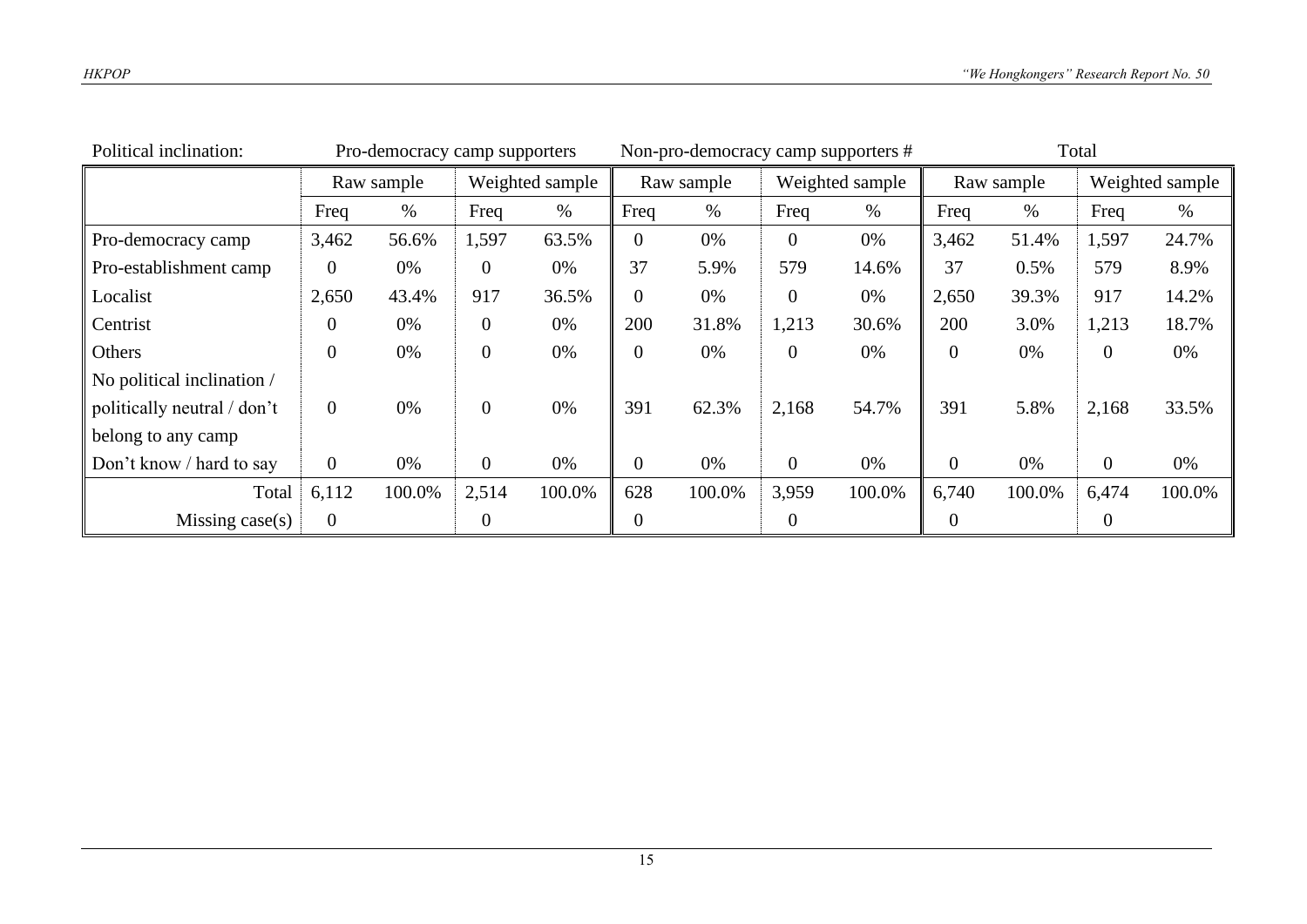| Voted political camp:       | Pro-democracy camp supporters |        |                 |        |            | Non-pro-democracy camp supporters # |                 |        | Total      |        |                 |        |
|-----------------------------|-------------------------------|--------|-----------------|--------|------------|-------------------------------------|-----------------|--------|------------|--------|-----------------|--------|
|                             | Raw sample                    |        | Weighted sample |        | Raw sample |                                     | Weighted sample |        | Raw sample |        | Weighted sample |        |
|                             | Freq                          | %      | Freq            | $\%$   | Freq       | $\%$                                | Freq            | $\%$   | Freq       | %      | Freq            | $\%$   |
| Democratic                  | 5,759                         | 94.7%  | 1,392           | 56.0%  | 374        | 59.6%                               | 425             | 10.7%  | 6,133      | 91.4%  | 1,817           | 28.2%  |
| Non-democratic              | 13                            | 0.2%   | 60              | 2.4%   | 109        | 17.4%                               | 1,978           | 49.9%  | 122        | 1.8%   | 2,038           | 31.6%  |
| Did not vote / blank vote / |                               |        |                 |        |            |                                     |                 |        |            |        |                 |        |
| void vote / don't know /    | 216                           | 3.6%   | 474             | 19.1%  | 112        | 17.8%                               | 1,099           | 27.8%  | 328        | 4.9%   | 1,574           | 24.4%  |
| hard to say $/$ refuse to   |                               |        |                 |        |            |                                     |                 |        |            |        |                 |        |
| answer                      |                               |        |                 |        |            |                                     |                 |        |            |        |                 |        |
| Not a registered voter      | 95                            | 1.6%   | 560             | 22.5%  | 33         | 5.3%                                | 458             | 11.6%  | 128        | 1.9%   | 1,018           | 15.8%  |
| Total                       | 6,083                         | 100.0% | 2,487           | 100.0% | 628        | 100.0%                              | 3,959           | 100.0% | 6,711      | 100.0% | 6,446           | 100.0% |

\*(Only for respondents aged 18 or above or refuse to answer age)

# Including pro-establishment camp supporters, centrist supporters, no political inclination / politically neutral / do not belong to any camp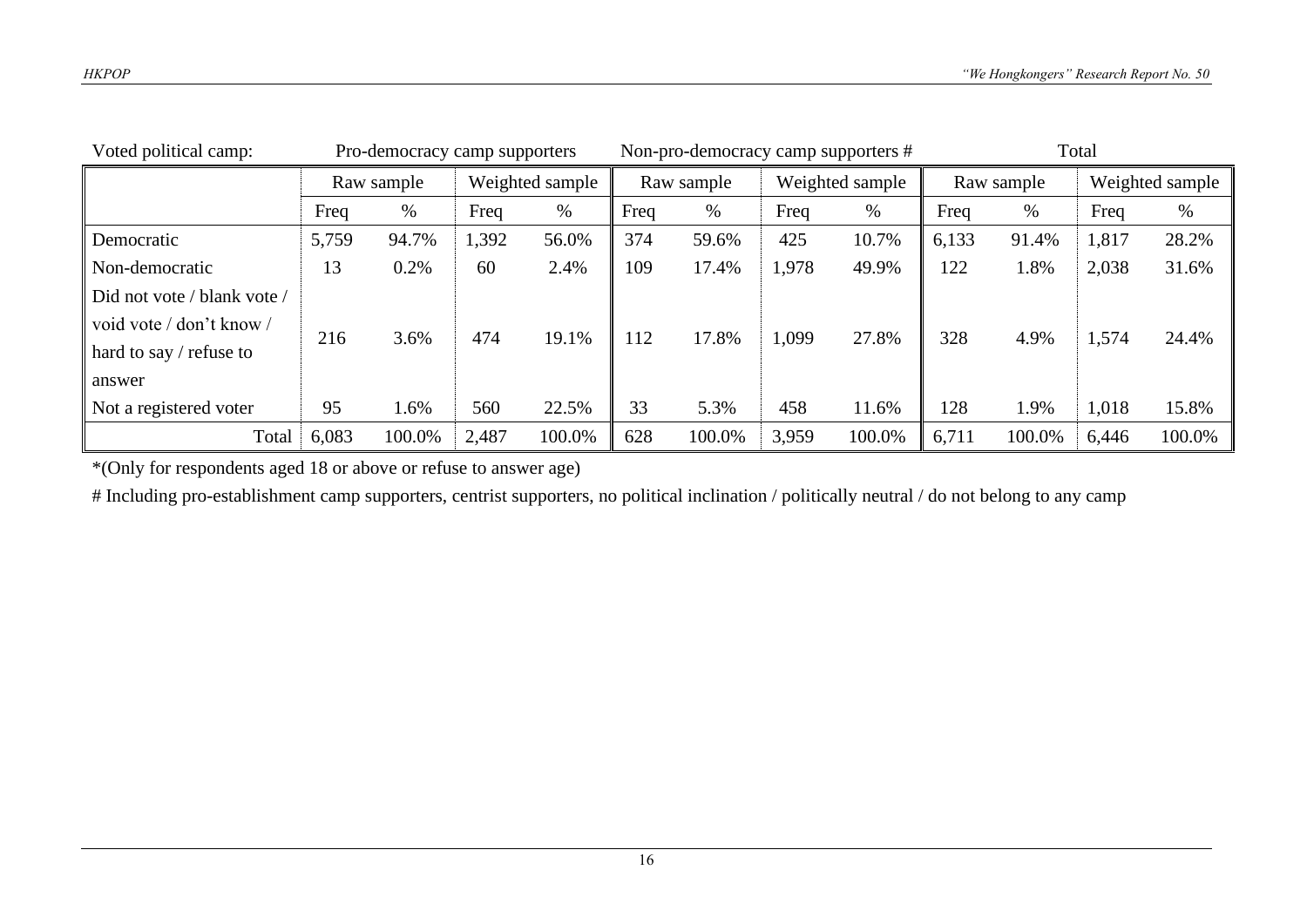#### **Appendix 2: Contact Information**

| Total valid samples     | 7,119         |
|-------------------------|---------------|
| Survey period           | 31/3-7/4/2021 |
| Success rate            | 7.5%          |
| Questionnaires sent out | 94,415        |
| Questionnaires received | 7,838         |
| Ineligible samples      | 35            |
| Invalid samples         | 464           |
| Incomplete samples      | 220           |
| Standard error          | 0.6%          |
| Sampling error          | 3.7%          |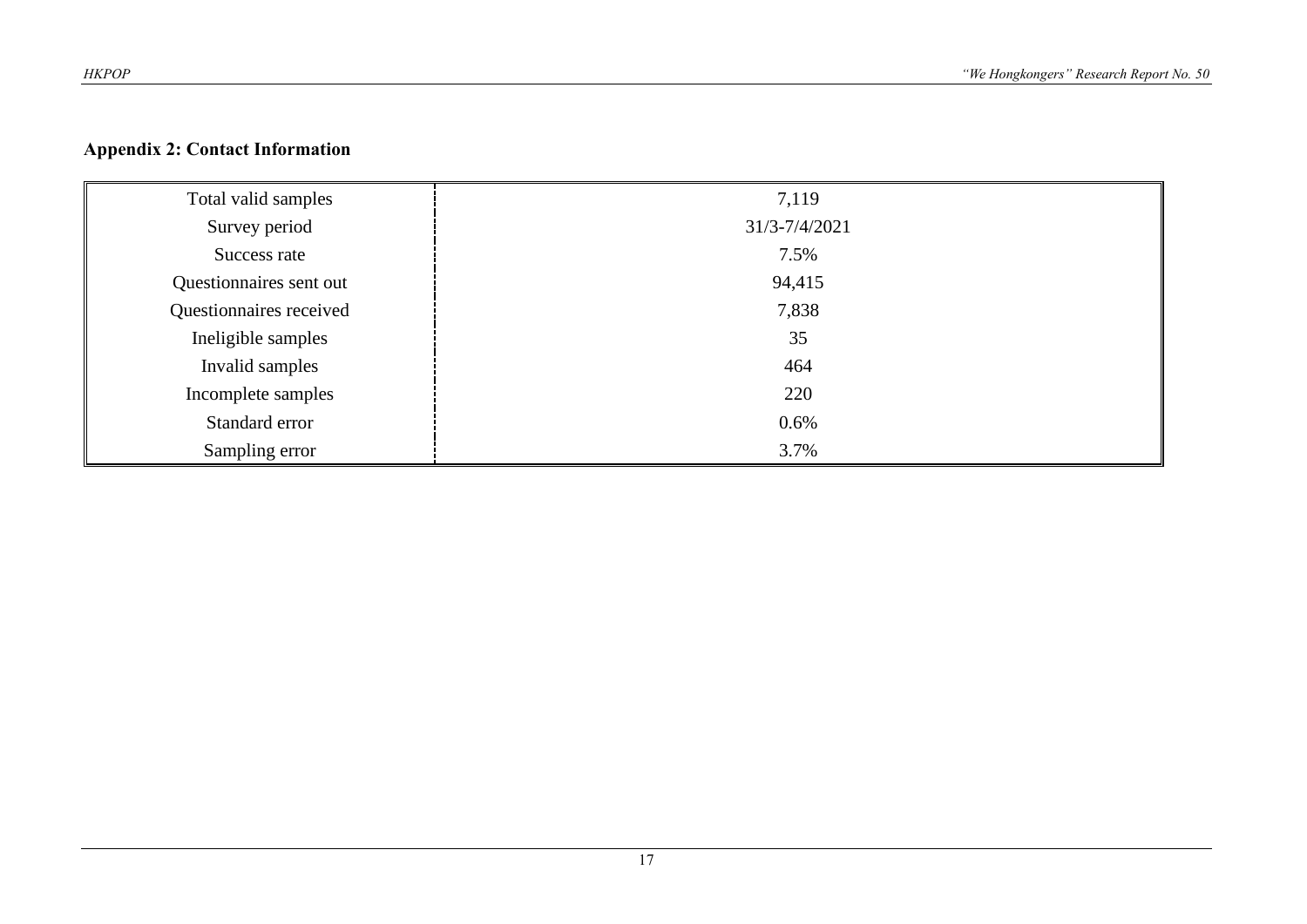#### **Appendix 3: Quantitative analyses**

#### **Q1 Survey results; Survey period: 31/3-7/4/2021**

|                                                   | Pro-democracy camp supporters |         | Non-pro-democracy camp<br>supporters # |        | Total          |            |
|---------------------------------------------------|-------------------------------|---------|----------------------------------------|--------|----------------|------------|
|                                                   | Percentages                   |         | Percentages                            |        | Percentages    |            |
|                                                   | $(Base=2,508)$                |         | $(Base=3,954)$                         |        | $(Base=6,461)$ |            |
| Pulls them much closer                            | 1.9%                          |         | 6.5%                                   |        | 4.7%           |            |
| Pulls closer<br>Pulls them somewhat closer        | 0%                            | $1.9\%$ | $15.9\%$<br>9.4%                       |        | 5.8%           | $10.5\%$   |
| No effect                                         | 0.0%                          |         | 22.2%                                  |        | 13.6%          |            |
| <b>Stretches them somewhat</b>                    | 1.1%                          |         | 11.9%                                  |        | 7.7%           |            |
| farther apart<br>} Stretches farther apart        |                               | }98.0%  |                                        | }49.3% |                | ${68.2\%}$ |
| <b>Stretches them much farther</b>                | 96.9%                         |         | 37.4%                                  |        | 60.5%          |            |
| apart                                             |                               |         |                                        |        |                |            |
| 0.0%<br>Don't know / hard to say                  |                               |         | 12.6%                                  |        | 7.7%           |            |
| Total                                             | 100.0%                        |         | 100.0%                                 |        | 100.0%         |            |
| Mean values                                       | 1.1                           |         | 2.3                                    |        | 1.7            |            |
| Standard error of mean                            | $<0.1$                        |         | < 0.1                                  |        | < 0.1          |            |
| Median                                            | 1.0                           |         | 2.0                                    |        | 1.0            |            |
| Refuse to answer                                  | $\overline{7}$                |         | 6                                      |        | 12             |            |
| Net value (Pulls closer- Stretches farther apart) | $-96.1%$                      |         | $-33.4%$                               |        | $-57.7%$       |            |

# Including pro-establishment camp supporters, centrist supporters, no political inclination / politically neutral / do not belong to any camp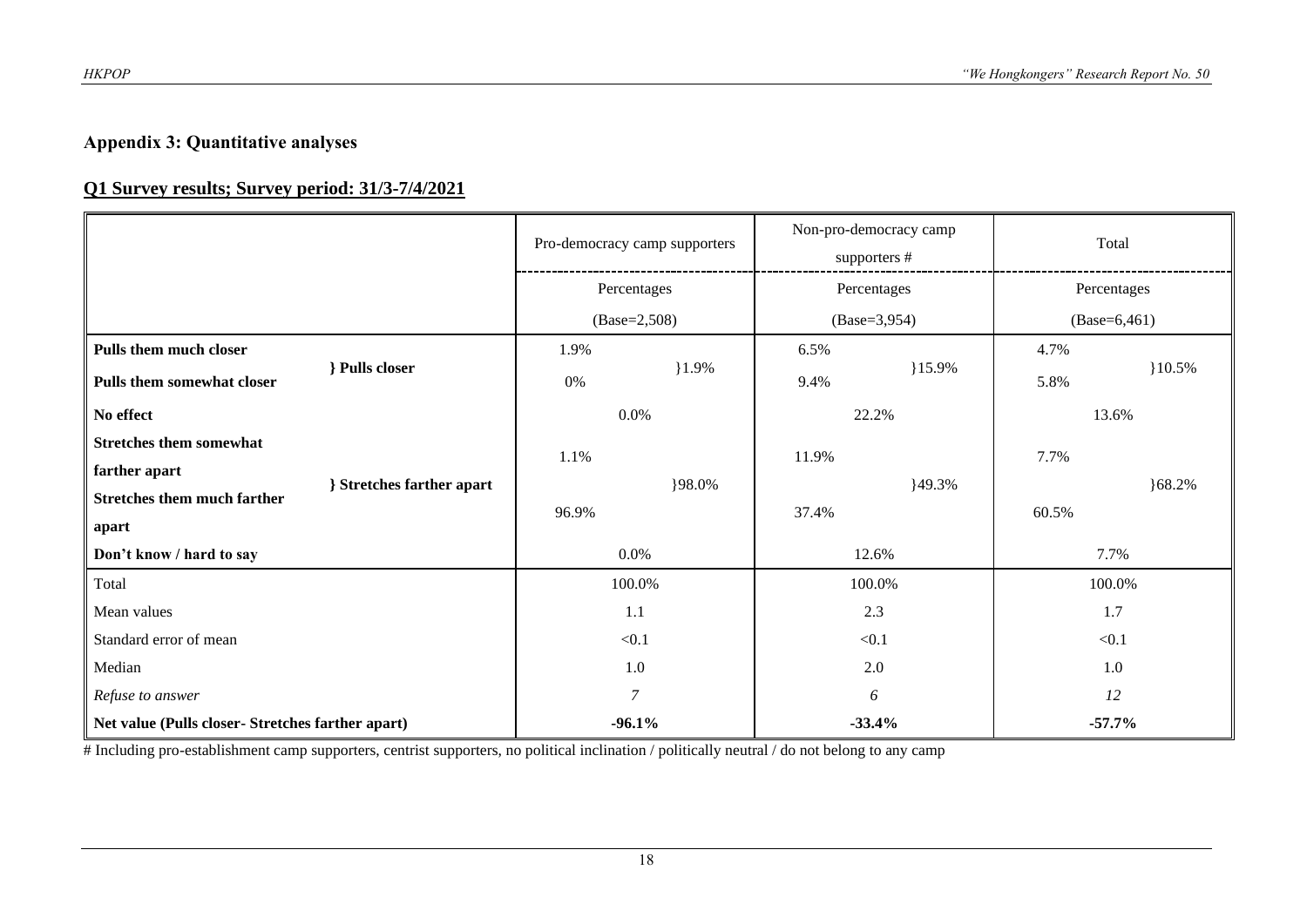#### **Q2 Survey results; Survey period: 31/3-7/4/2021**

|                                         |          | Pro-democracy camp supporters |         | Non-pro-democracy camp supporters # |          | Total          |  |
|-----------------------------------------|----------|-------------------------------|---------|-------------------------------------|----------|----------------|--|
|                                         |          | Percentages                   |         | Percentages                         |          | Percentages    |  |
|                                         |          | $(Base=2,508)$                |         | $(Base=3,959)$                      |          | $(Base=6,467)$ |  |
| <b>Strongly support</b>                 | 1.8%     |                               | 27.2%   |                                     | 17.4%    | }29.2%         |  |
| Support<br>Somewhat support             | $0.0\%$  | $1.8\%$                       | 19.3%   | $46.5\%$                            | 11.8%    |                |  |
| <b>Half-half</b>                        |          | 0.1%                          |         | 11.8%                               |          | 7.3%           |  |
| Somewhat oppose                         | 3.1%     |                               | 6.2%    |                                     | 5.0%     |                |  |
| <b>Oppose</b><br><b>Strongly oppose</b> | 94.9%    | }98.0%                        | 31.0%   | }37.3%                              | 55.8%    | }60.8%         |  |
| Don't know / hard to say                |          | $0.0\%$                       |         | 4.4%                                |          | 2.7%           |  |
| Total                                   |          | 100.0%                        |         | 100.0%                              |          | 100.0%         |  |
| Mean values                             |          | 1.1                           |         | 3.1                                 |          | 2.2            |  |
| Standard error of mean                  |          | < 0.1                         |         | < 0.1                               |          | < 0.1          |  |
| Median                                  |          | 1.0                           |         | 3.0                                 |          | 1.0            |  |
| Refuse to answer                        |          | $\overline{7}$                |         | $\langle$                           |          | $\overline{7}$ |  |
| <b>Net value (Support- Oppose)</b>      | $-96.1%$ |                               | $+9.3%$ |                                     | $-31.6%$ |                |  |

# Including pro-establishment camp supporters, centrist supporters, no political inclination / politically neutral / do not belong to any camp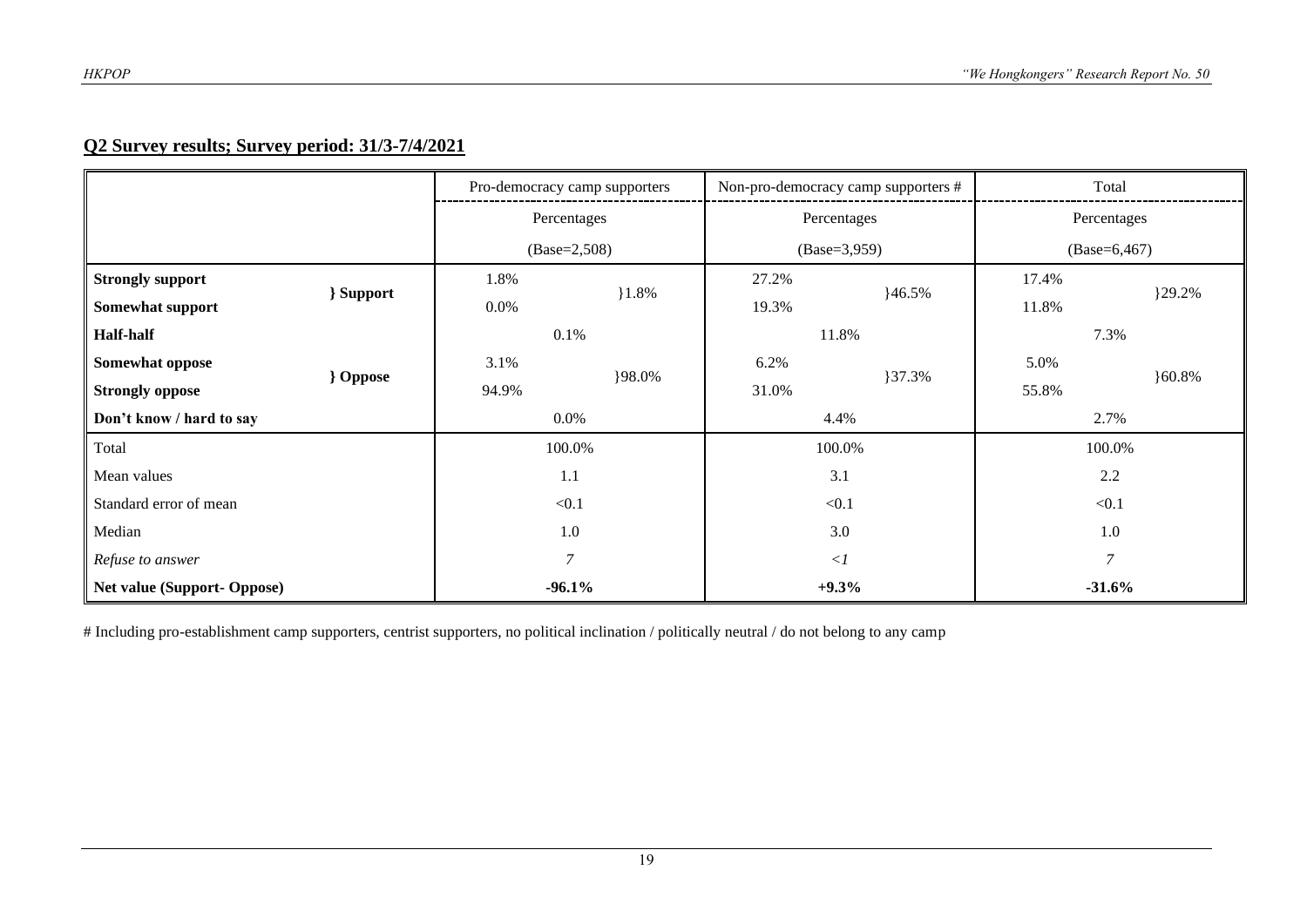#### **Appendix 4: Survey questionnaire (31/3-7/4/2021)**

#### **HKPORI: We Hongkongers Survey**

Hong Kong Public Opinion Research Institute is politically neutral, we welcome different opinions. All personal data will be kept strictly confidential. You can fill in the questionnaire again at any time to express your latest views, and your last submission will be collated. For enquiries, please email us at panel@pori.hk .

Last updated: xxxx-xx-xx xx:xx

Tentative next update: xxxx-xx-xx

#### \*Required

#### **(Registered member) Panel ID: \***

(Please do not alter the pre-filled ID)

 $\mathcal{L}_\text{max}$  , where  $\mathcal{L}_\text{max}$ 

 $\mathcal{L}_\text{max}$  , where  $\mathcal{L}_\text{max}$ 

#### **(Registered member) Invitation token: \***

(Please do not alter the pre-filled token)

#### **(New member) Please first register as a HKPOP Panel member at**

#### **https://www.pori.hk/panel.html?lang=en \***

- $\bigcirc$  Already registered as a member earlier (Please go to the survey platform by clicking on the designated hyperlink sent to you by email)
- $\bigcirc$  Have just registered as a member
- Not yet registered as a member, and will register after completing the survey (Please note: Your response will be removed if you have not yet successfully registered as a member at the time of data analysis)

#### **Eligibility Confirmation**

 $\mathcal{L}_\text{max}$ 

**(New member) Email used / will be used in registration: \***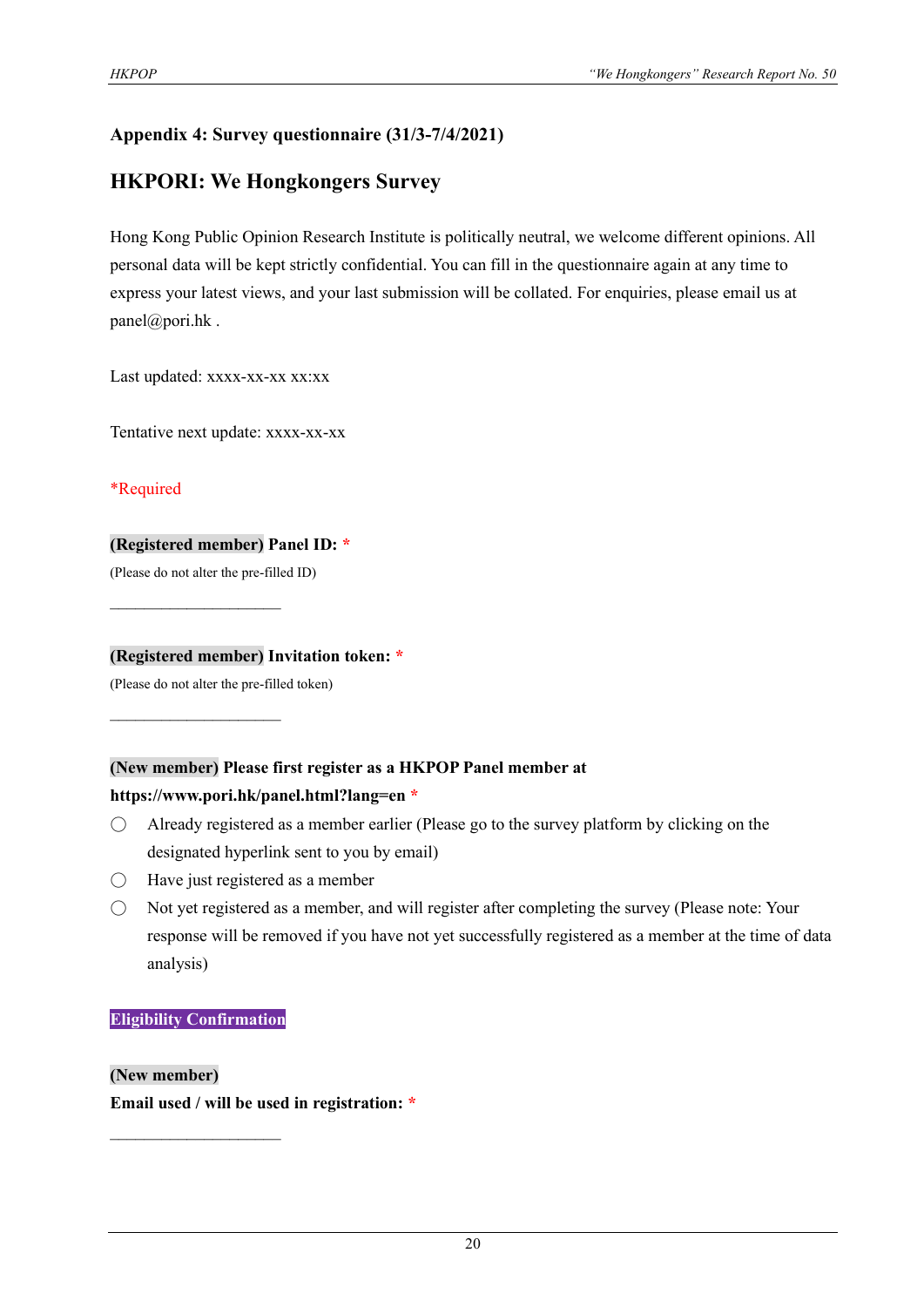#### **Are you a Hong Kong resident aged 12 or above? \***

- Yes
- No

#### **We Hongkongers**

#### **The NPCSC has decided to amend the electoral system for the Chief Executive and the Legislative Council. What do you think is the effect of such changes on the distance between Hong Kong society and democracy with universal suffrage?**

- $\bigcap$  Pulls them much closer
- Pulls them somewhat closer
- No effect
- Stretches them somewhat farther apart
- Stretches them much farther apart
- Don't know / hard to say

#### **How much do you support or oppose the newly set up candidate eligibility review system?**

- Strongly support
- Somewhat support
- Half-half
- Somewhat oppose
- Strongly oppose
- Don't know / hard to say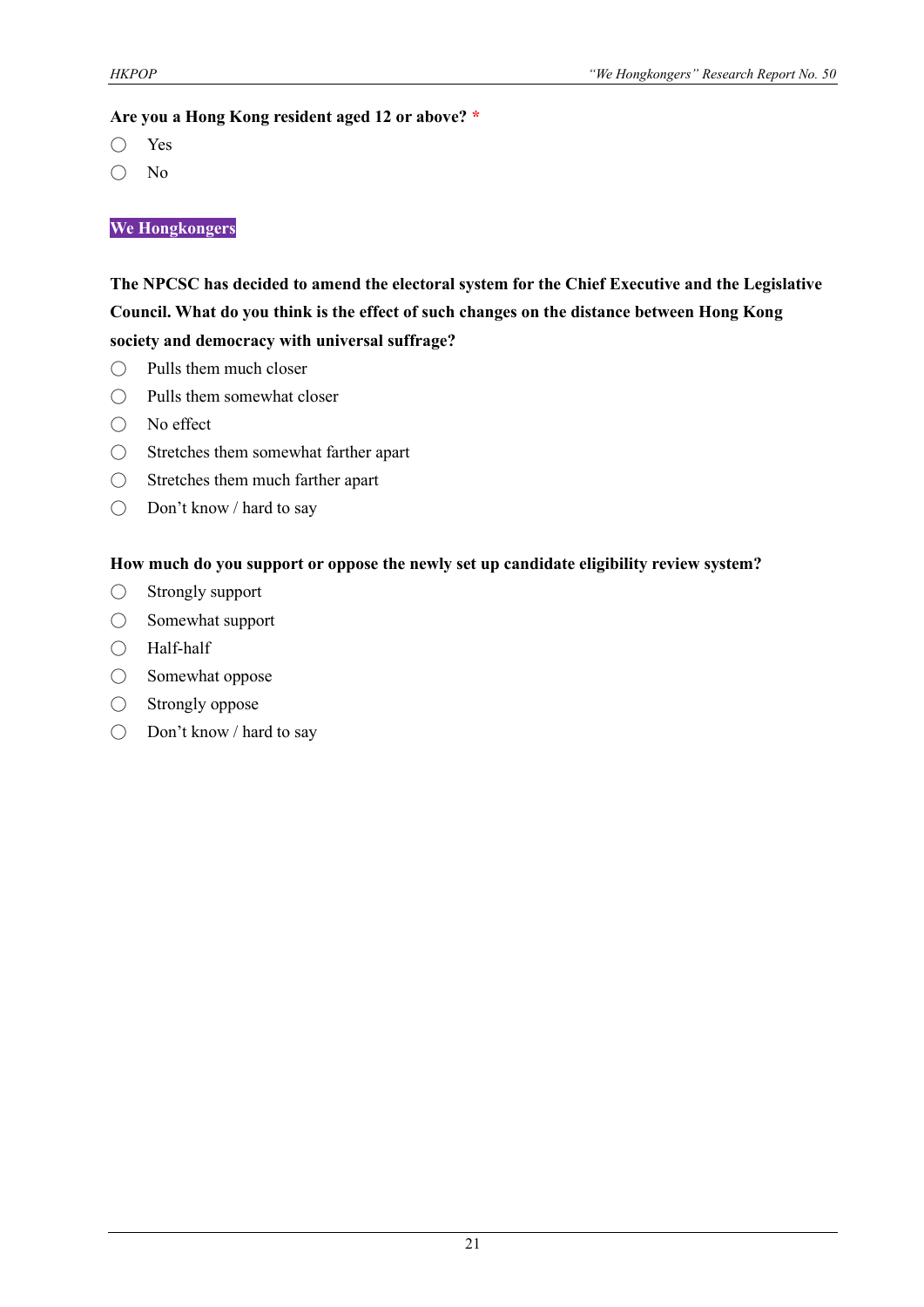#### **Community Health**

#### **How likely do you think it is that you will contract novel coronavirus pneumonia over the next one month?**

(Please select the closest answer. If you have another answer, please fill in the last item.)

- $\bigcirc$  0% chance (Certainly not)
- $\bigcirc$  0.001% chance (1 in 100,000)
- $\bigcirc$  0.01% chance (1 in 10,000)
- $\bigcirc$  0.1% chance (1 in 1,000)
- $\bigcirc$  1% chance (1 in 100)
- $\bigcirc$  5% chance (1 in 20)
- $\bigcirc$  10% chance (1 in 10)
- 15% chance
- 20% chance
- 25% chance
- 30% chance
- 35% chance
- 40% chance
- 45% chance
- 50% chance
- 60% chance
- 70% chance
- 80% chance
- 90% chance
- 100% chance (Certainly will)
- Don't know / hard to say
- $\bigcirc$  Other:

#### **Other Opinions**

#### **How satisfied or dissatisfied are you with the government's performance in handling novel coronavirus pneumonia?**

- Very much satisfied
- Somewhat satisfied
- Half-half
- Somewhat dissatisfied
- Very much dissatisfied
- Don't know / hard to say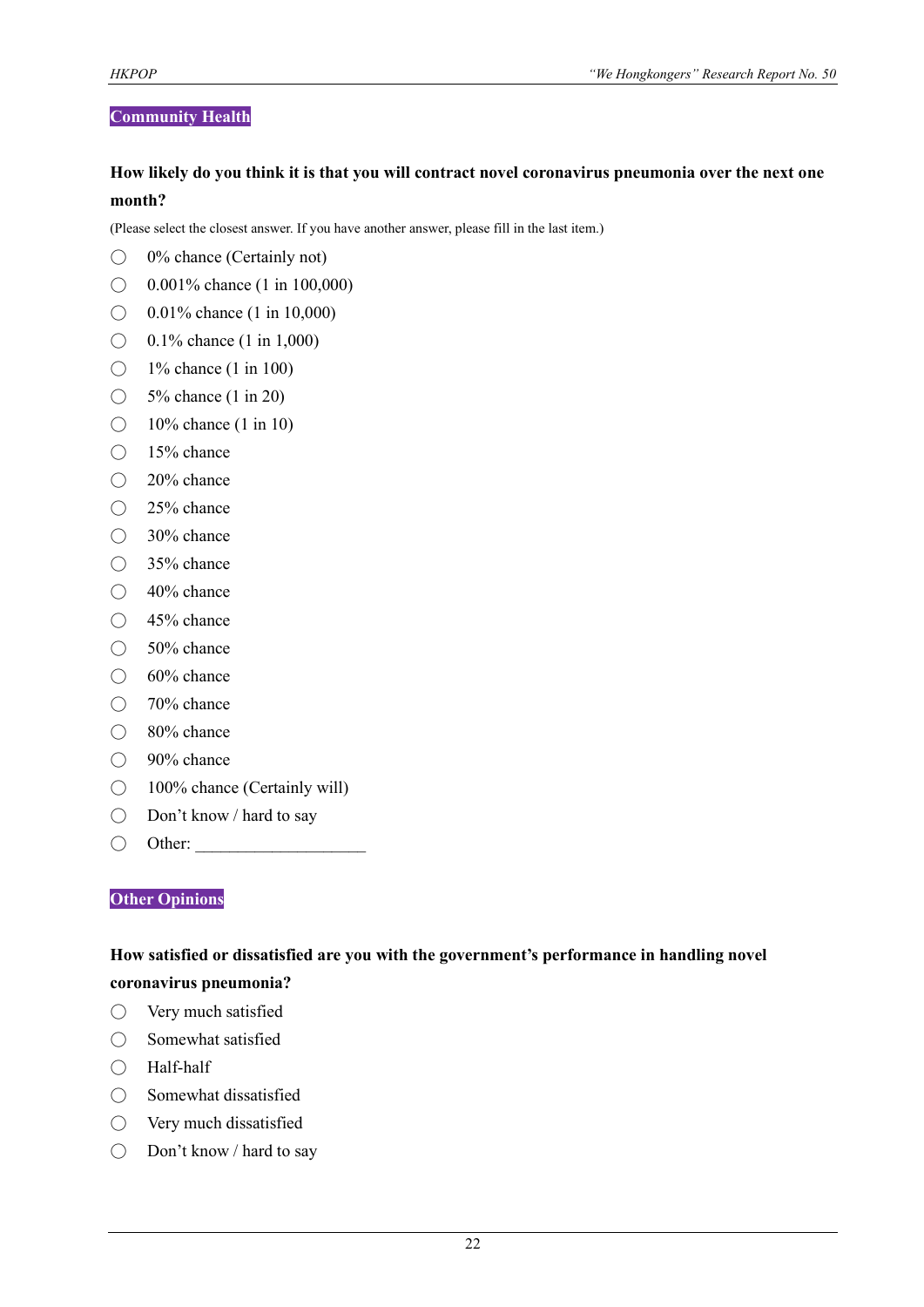**Please rate on a scale of 0 to 100 your extent of support to the Chief Executive Carrie Lam, with 0 indicating absolutely not supportive, 100 indicating absolutely supportive and 50 indicating halfhalf. How would you rate the Chief Executive Carrie Lam? [For weighting purposes only]**

(To opt for "don't know / hard to say", please input 8888)

 $\mathcal{L}_\text{max}$  , where  $\mathcal{L}_\text{max}$ 

**Generally speaking, how satisfied or dissatisfied are you with the current political condition in Hong Kong?**

- $\bigcirc$  Very much satisfied
- Somewhat satisfied
- Half-half
- Somewhat dissatisfied
- Very much dissatisfied
- Don't know / hard to say

#### **Generally speaking, how satisfied or dissatisfied are you with the current economic condition in Hong Kong?**

- Very much satisfied
- Somewhat satisfied
- Half-half
- $\bigcirc$  Somewhat dissatisfied
- Very much dissatisfied
- Don't know / hard to say

#### **Generally speaking, how satisfied or dissatisfied are you with the current livelihood condition in Hong Kong?**

- Very much satisfied
- Somewhat satisfied
- Half-half
- Somewhat dissatisfied
- Very much dissatisfied
- Don't know / hard to say

#### **Other Opinions**

#### **Do you have any survey question to suggest for our surveys?**

(If you do not have any suggestion, please leave this space blank.)

 $\mathcal{L}_\text{max}$  and  $\mathcal{L}_\text{max}$  and  $\mathcal{L}_\text{max}$  and  $\mathcal{L}_\text{max}$  and  $\mathcal{L}_\text{max}$  and  $\mathcal{L}_\text{max}$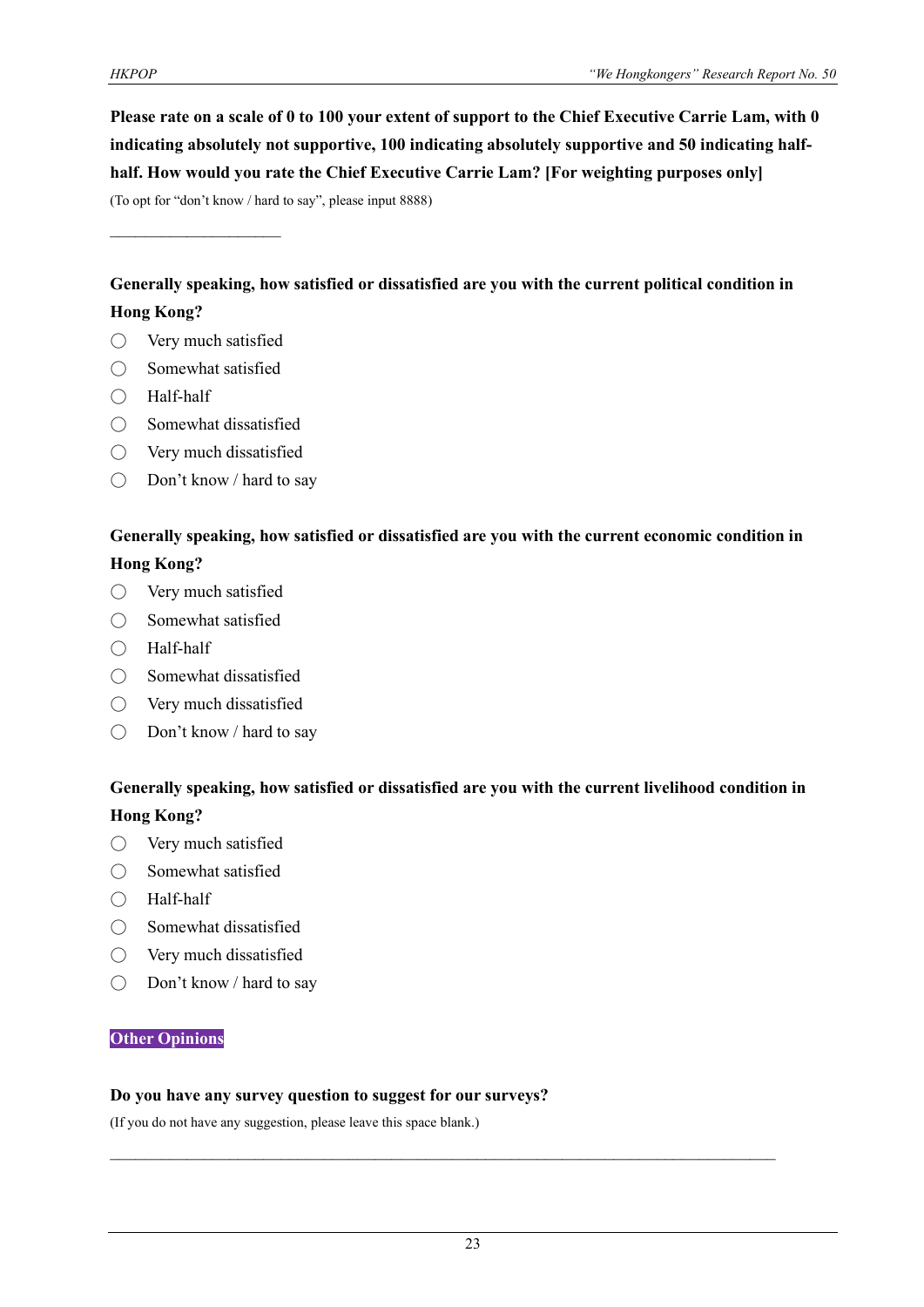#### **Do you have any needs which you want us to forward to your District Councillor or other persons you name here? (Please write down your contacts)**

(The request you make here is not part of our study, we simply want to bridge people who need help with people who can help.)

 $\mathcal{L}_\text{max}$  and  $\mathcal{L}_\text{max}$  and  $\mathcal{L}_\text{max}$  and  $\mathcal{L}_\text{max}$  and  $\mathcal{L}_\text{max}$  and  $\mathcal{L}_\text{max}$ 

#### **Personal Information (Registered member)**

**The following section is about personal information, including: gender, age, educational attainment, occupation, political inclination, area of residence, voting behaviour in the 2019 District Council Election. If you have already provided relevant information in the previous PopPanel survey series and have nothing to add or update, you may skip these questions. We will use the past data you provided in this survey series for analysis.**

- $\bigcirc$  I have already provided my personal information, and has nothing to add or update (skip questions on personal information)
- $\bigcirc$  Provide / update personal information now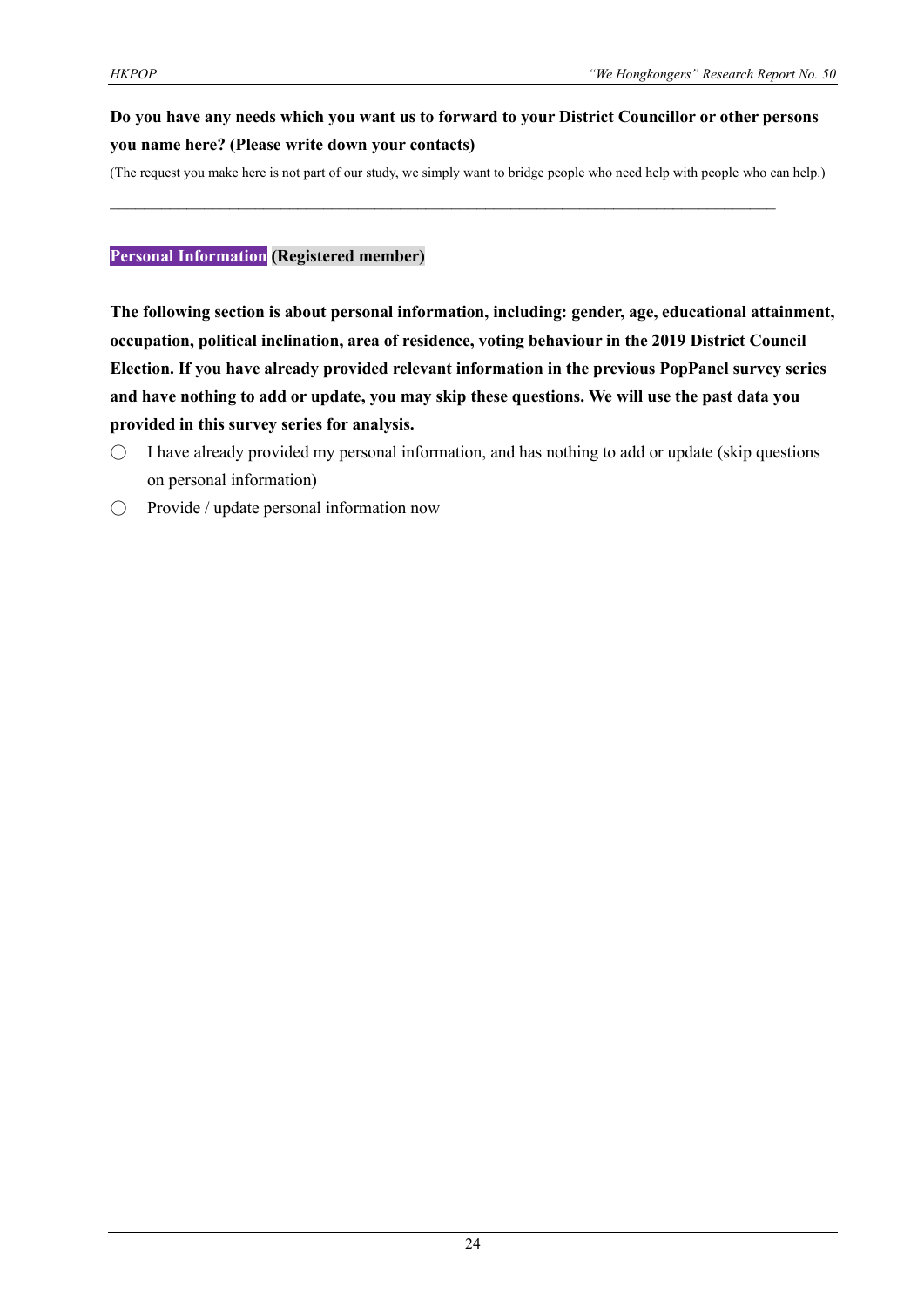#### **Personal Information**

#### **Gender**

- Male
- Female
- Other

**Age**

#### **Age range**

(If prefer not to provide exact age)

 $\mathcal{L}_\text{max}$ 

- $\bigcirc$  12 14
- $O$  15 17
- $\bigcirc$  18 19
- $\bigcirc$  20 24
- $O$  25 29
- $\bigcirc$  30 34
- $\bigcirc$  35 39
- $\bigcirc$  40 44
- $\bigcirc$  45 49
- $\bigcirc$  50 54
- $\bigcirc$  55 59
- $\bigcirc$  60 64
- $\bigcirc$  65 69
- 70 or above

#### **Educational attainment**

(The highest level attended, regardless of whether you have completed the course, including what you are attending)

- Primary or below
- Lower secondary (Secondary 1 to 3)
- $\bigcirc$  Upper secondary (Secondary 4 to 7 / DSE / Yi Jin)
- Tertiary: non-degree course (including diploma / certificate / sub-degree course)
- Tertiary: bachelor degree course
- Tertiary: postgraduate school or above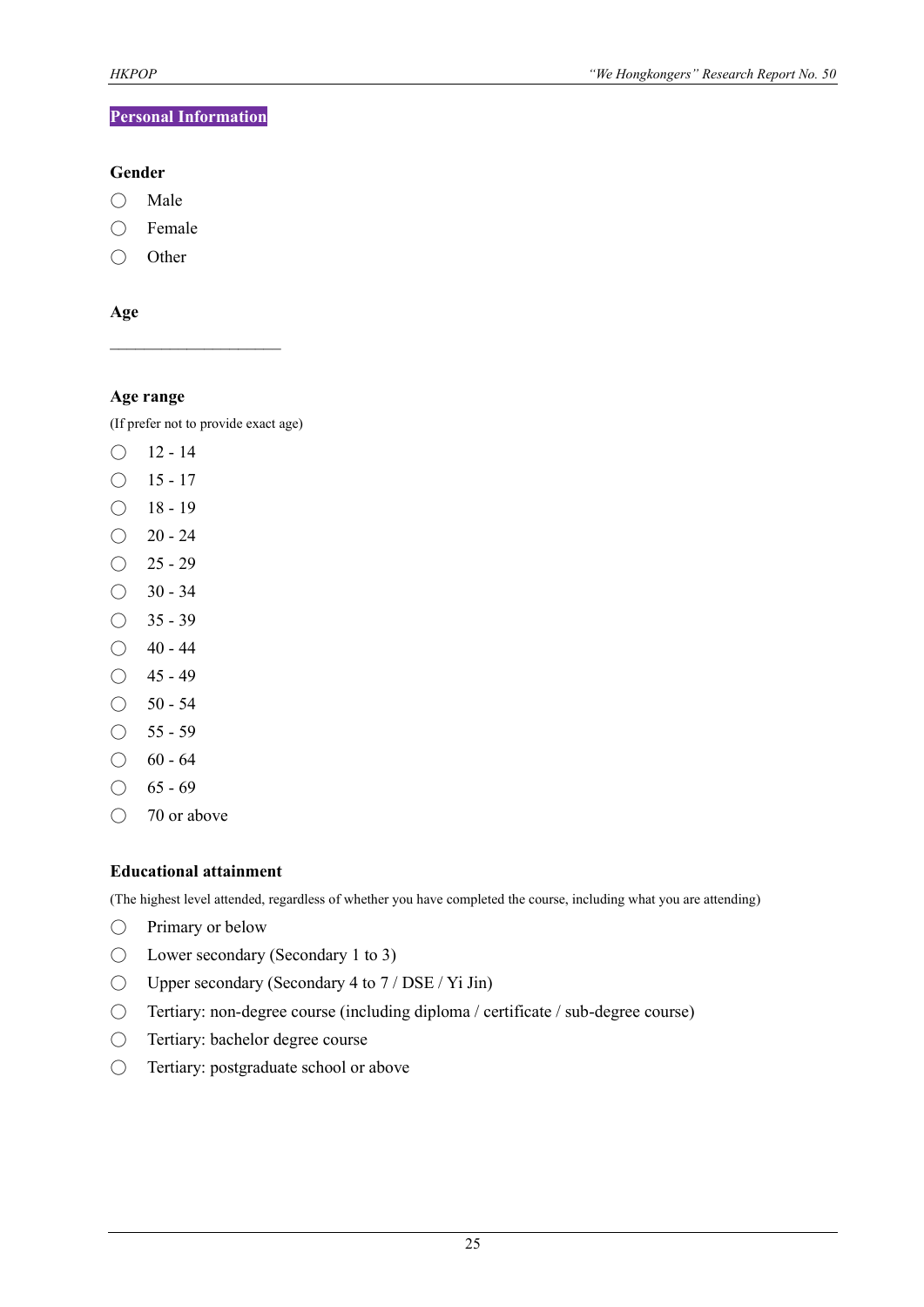#### **Occupation**

(Owner / self-employed / freelance / part time / civil servant are not valid answers, please answer according to the job nature or

content)

- Administrator and professional
- Clerical and service worker
- Production worker
- Student
- Home-maker / housewife
- Retired person
- Unemployed / between jobs / other non-employed
- Other: \_\_\_\_\_\_\_\_\_\_\_\_\_\_\_\_\_\_\_\_

#### **Which of the following best describes your political inclination?**

- Localist
- Pro-democracy camp
- Centrist
- Pro-establishment camp
- $\bigcirc$  No political inclination / politically neutral / do not belong to any camp
- Don't know / hard to say
- Other: \_\_\_\_\_\_\_\_\_\_\_\_\_\_\_\_\_\_\_\_